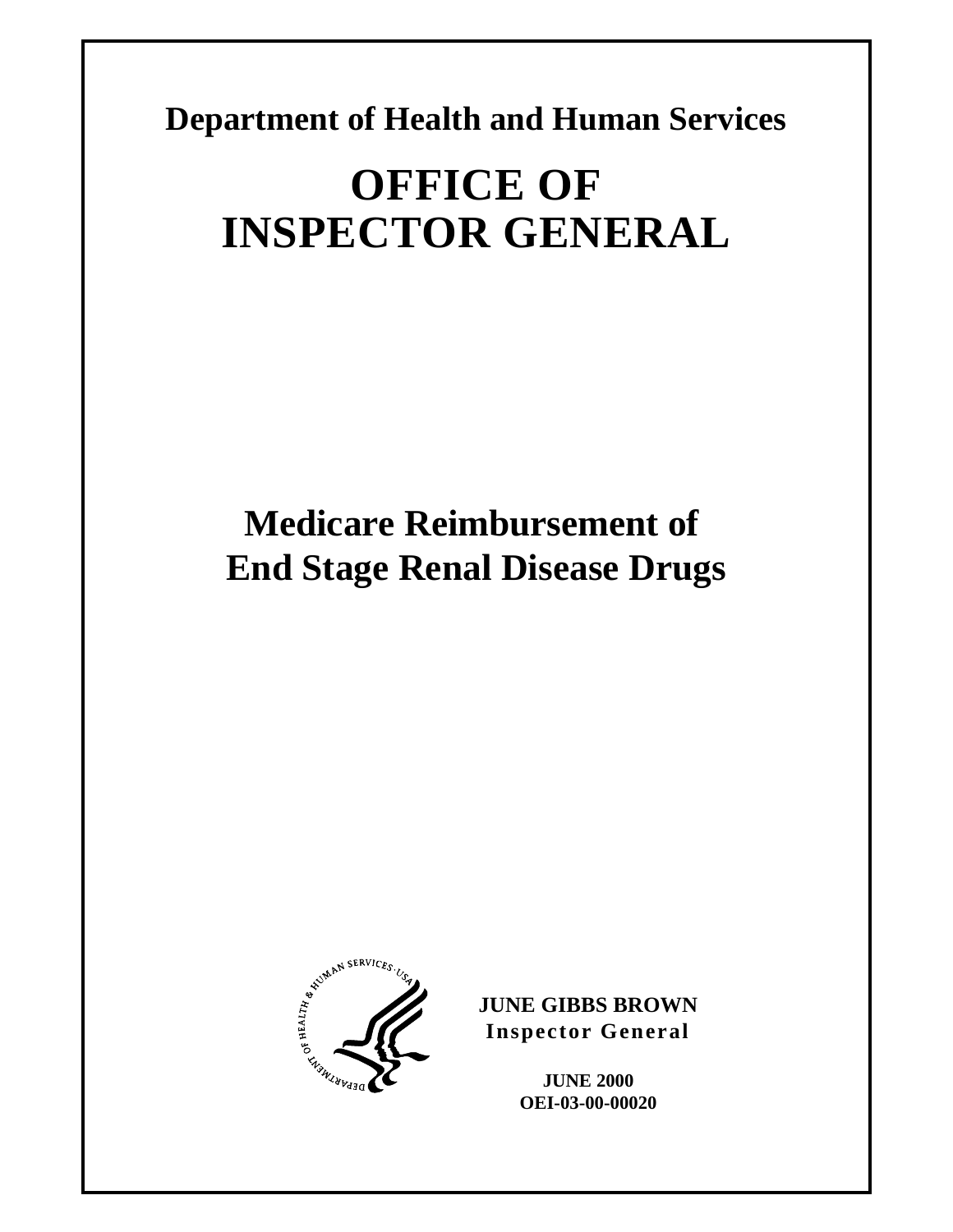#### **OFFICE OF INSPECTOR GENERAL**

The mission of the Office of Inspector General (OIG), as mandated by Public Law 95-452, is to protect the integrity of the Department of Health and Human Services programs as well as the health and welfare of beneficiaries served by them. This statutory mission is carried out through a nationwide program of audits, investigations, inspections, sanctions, and fraud alerts. The Inspector General informs the Secretary of program and management problems and recommends legislative, regulatory, and operational approaches to correct them.

#### **Office of Evaluation and Inspections**

The Office of Evaluation and Inspections (OEI) is one of several components of the Office of Inspector General. It conducts short-term management and program evaluations (called inspections) that focus on issues of concern to the Department, the Congress, and the public. The inspection reports provide findings and recommendations on the efficiency, vulnerability, and effectiveness of departmental programs.

OEI's Philadelphia Regional Office prepared this report under the direction of Robert A. Vito, Regional Inspector General, and Linda M. Ragone, Deputy Regional Inspector General. Principal OEI staff included:

#### **REGION HEADQUARTERS**

David Tawes, *Project Leader* Stuart Wright, *Program Specialist* Scott Horning, *Technical Support Staff*  Linda Moscoe, *Technical Support Staff*  Brian Ritchie, *Technical Support Staff* 

To obtain copies of this report, please call the Philadelphia Regional Office at (800) 531-9562. Reports are also available on the World Wide Web at our home page address:

http://www.dhhs.gov/progorg/oei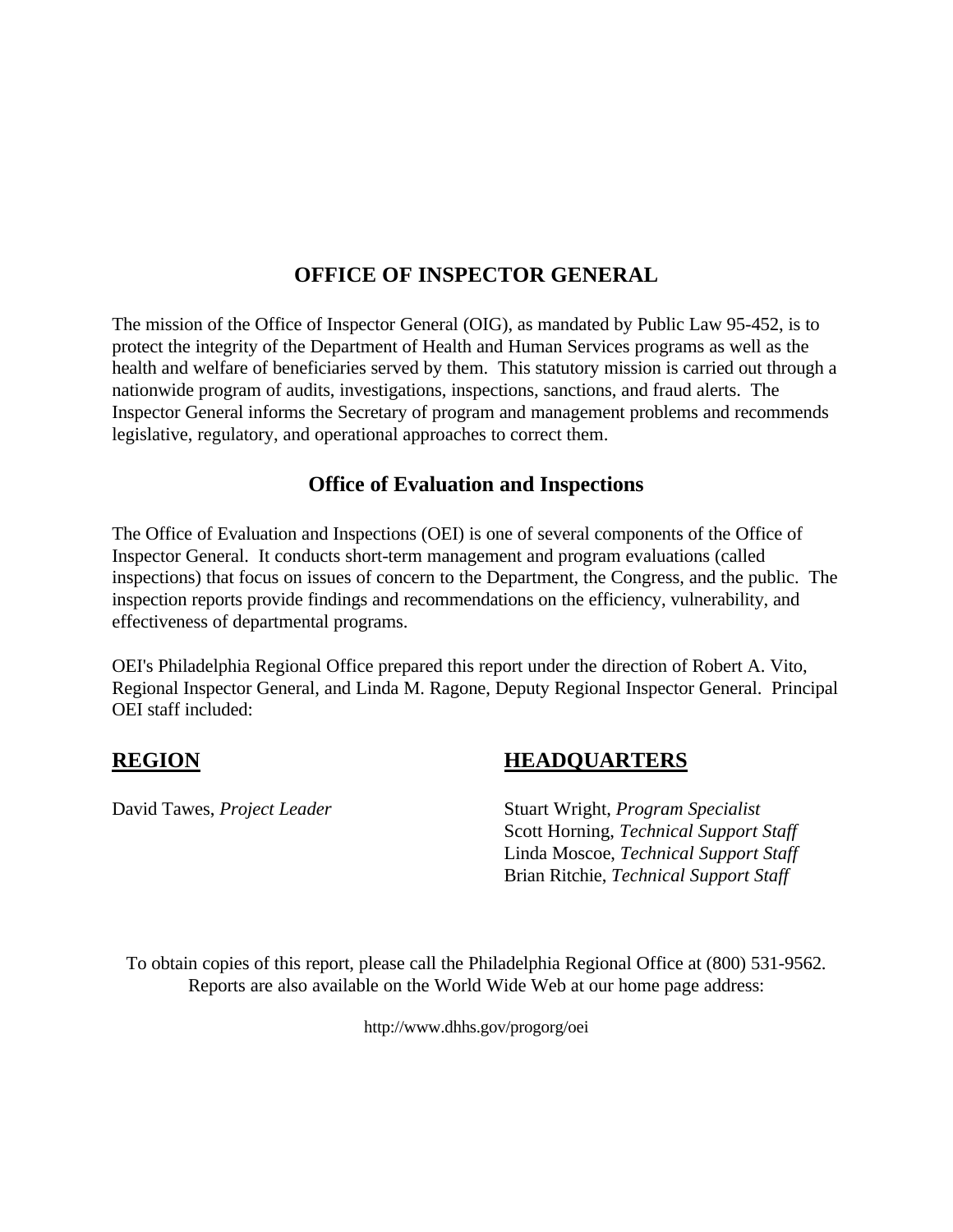### **EXECUTIVE SUMMARY**

#### **PURPOSE**

This inspection compares Medicare payment amounts for end stage renal disease drugs (ESRD) with amounts paid by Medicaid and the Department of Veterans Affairs.

#### **BACKGROUND**

Generally, Medicare does not pay for most over-the-counter or outpatient prescription drugs. However, Medicare Part B does cover certain drugs furnished by independent dialysis facilities. These drugs must be medically necessary and be included in the list of "separately billable drugs" found in the *Renal Dialysis Facility Manual,* Section 318.1. Medicare's total charges for ESRD drugs provided by independent dialysis facilities exceeded \$1.4 billion in 1998.

Prescription drugs furnished by independent dialysis facilities are reimbursed by Medicare fiscal intermediaries from the Medicare Part B fund. In general, a covered drug is reimbursed at 95 percent of the drugs' average wholesale price (AWP). Medicare beneficiaries are responsible for a 20 percent copayment. State Medicaid agencies have the authority to develop their own reimbursement methodology for outpatient prescription drugs under the pharmacy benefit. Like Medicare, most Medicaid agencies use AWP as the basis for calculating their drug reimbursement amounts. Additionally, drug manufacturers are required by law to enter into rebate agreements with Medicaid in order to participate in the program. Unlike Medicare and Medicaid, the Department of Veterans Affairs (VA) purchases drugs for its healthcare system directly from manufacturers or wholesalers. There are several purchase options available to the VA, including the Federal Supply Schedule, Blanket Purchase Agreements, and VA national contracts.

We focused our inspection on just five drug codes, which accounted for \$379 million in total charges to Medicare in 1998. We compared Medicare's fourth quarter 1999 reimbursement amounts for these drugs to Medicaid amounts and VA acquisition costs.

#### **FINDINGS**

#### **Medicare allowed amounts would be nearly halved for five ESRD drugs if amounts were based on VA acquisition costs**

Medicare allowed amounts during the fourth quarter of 1999 were greater that the VA acquisition costs for the five drugs reviewed. For two drugs, Medicare allowed amounts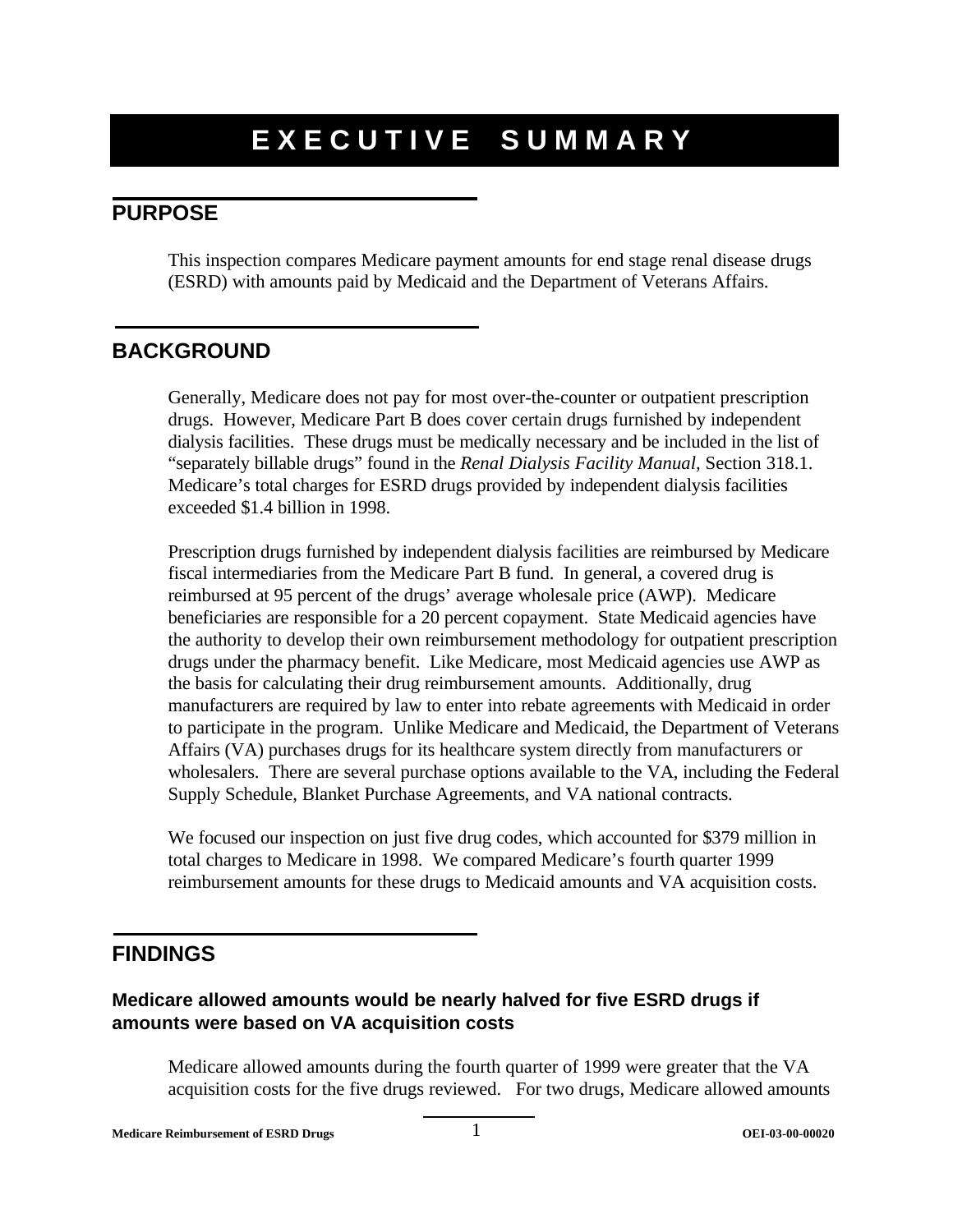were more than double the VA's contracted price. Medicare would save between 37 and 56 percent for each of the five drugs if its allowed amounts were equal to VA acquisition costs.

#### **Medicare would save between 5 and 38 percent for five ESRD drugs if its allowed amounts were equal to Medicaid reimbursement including rebates**

Medicare allowed amounts were greater than Medicaid amounts for each of the five reviewed drugs during the fourth quarter of 1999. Medicaid amounts include any rebates calculated for the drugs. Medicare allowed amounts exceeded Medicaid amounts by a only a small percentage for two of the drugs since Medicaid agencies did not receive rebates for these specific products. For two drugs, the Medicaid amount was approximately one-third less than the Medicare allowed amount.

While we were able to determine percentage differences between the Medicare allowed amounts and other agencies' costs for the reviewed drugs, we could not prepare a precise estimate of dollar savings. The only reimbursement information available to us represented the total amount billed to Medicare for ESRD drugs and not the total amount which was paid. However, if the percentage savings that we calculated for each drug were applied to Medicare's total charges (i.e., the amount billed), then Medicare could have saved up to \$42 million in 1998 if their allowed amounts equaled Medicaid amounts. Medicare could have saved up to \$162 million in 1998 if their allowed amounts equaled VA acquisition costs. Because total charges are often inflated, we recognize that the estimates provided are the most that Medicare could have possibly saved. However, even if the savings did not reach these maximum levels, the potential savings would still be substantial.

#### **RECOMMENDATION**

The Department of Veterans Affairs (VA) purchases drugs for its healthcare system directly from manufacturers or wholesalers. Conversely, Medicare and Medicaid reimburse doctors and suppliers for drugs which they administer or supply to beneficiaries. We recognize that the Health Care Financing Administration (HCFA), Medicaid, and the VA operate under different statutory constraints. Nevertheless, the fact remains that other government entities can get certain prescription drugs at drastically lower prices than Medicare.

Our current findings provide further support for recommendations made in earlier reports. We previously recommended, and HCFA concurred, that HCFA re-examine its Medicare drug reimbursement methodologies with the goal of reducing payments as appropriate. We outlined a number of options for implementing this recommendation, including: (1) greater discounting of published average wholesale prices, (2) basing payment on acquisition costs, (3) establishing manufacturers' rebates similar to those used in the Medicaid program, and (4) using competitive bidding.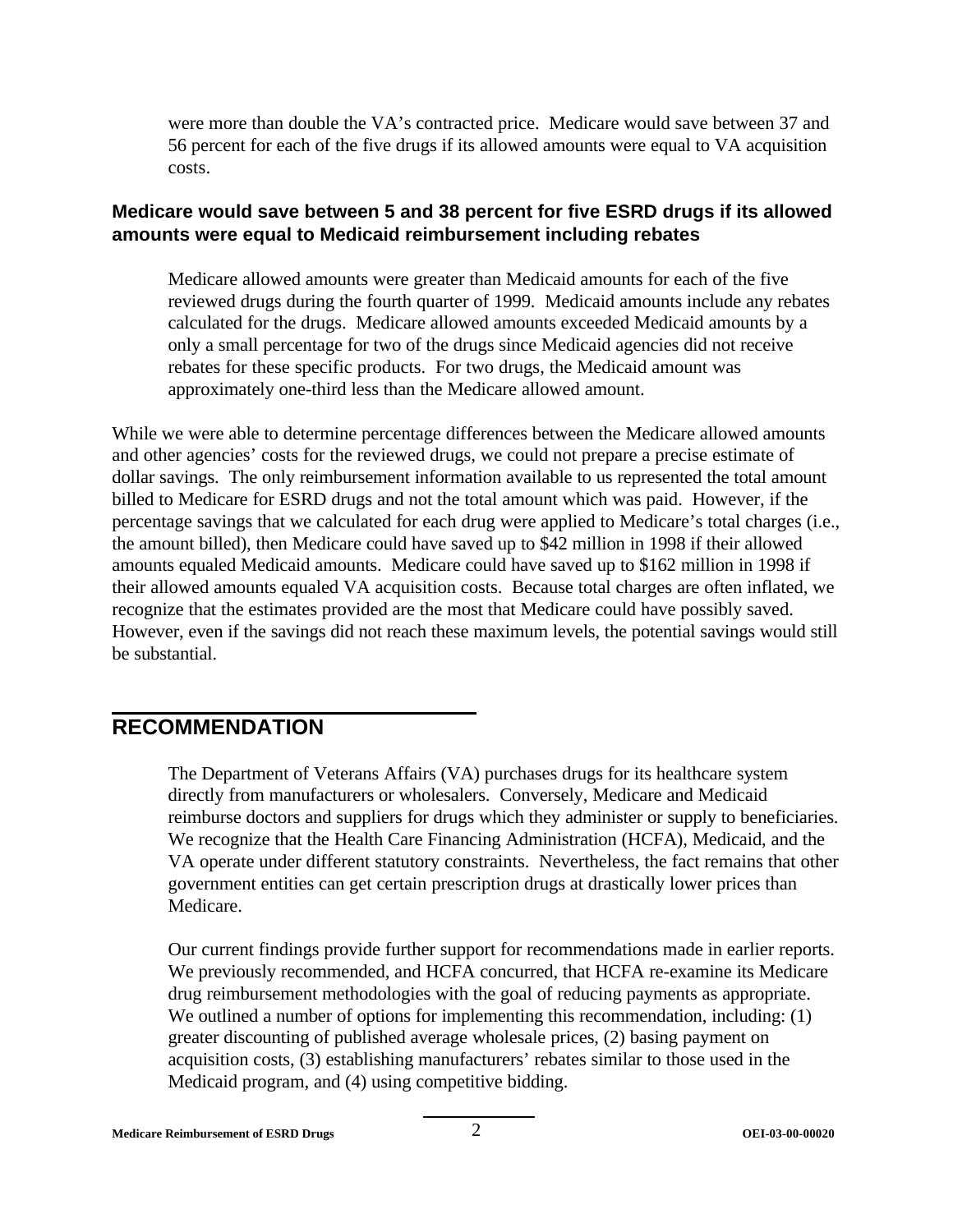We continue to support the need for lower drug prices for the Medicare program and its beneficiaries. We realize, however, that HCFA's power to lower drug prices through the use of its inherent reasonableness authority was recently limited by a provision of the Medicare, Medicaid and SCHIP Balanced Budget Refinement Act of 1999. Therefore, we recommend that HCFA press for legislative efforts which would (1) immediately lower the price of these five ESRD drugs, (2) use the Federal Supply Schedule (FSS) as a basis for developing Medicare allowed amounts, or (3) reform the current drug pricing methodology in another manner which would substantially lower unreasonable prescription drug prices.

#### **Agency Comments**

The HCFA concurred with our recommendation, noting that basing reimbursement on acquisition cost is probably the best way to ensure that Medicare pays fair prices for covered drugs. Additionally, HCFA gave a detailed account of their numerous attempts to lower unreasonable drug reimbursement amounts in the Medicare program. Currently, HCFA plans to utilize a number of more accurate drug prices developed by First Databank, publisher of a pricing compendium used by the pharmaceutical industry. HCFA requested that Medicare contractors use these prices when calculating their drug reimbursement amounts. The HCFA also commented that they are working to develop a comprehensive electronic file on the pricing of Medicare covered drugs, and are continuing a competitive bidding demonstration project for albuterol in Texas. In addition, HCFA is consulting with the Department of Justice and the Office of Inspector General on the feasibility of developing additional means to ensure that accurate drug pricing data is used in setting Medicare reimbursement rates. The full text of HCFA's comments is presented in Appendix D.

We commend HCFA's efforts to lower Medicare drug reimbursement rates. We fully support attempts to obtain more accurate prices for the Medicare program. We believe that HCFA's request that Medicare contractors use the more accurate prices supplied by First Databank is a significant first step towards reimbursing drugs in a more appropriate manner.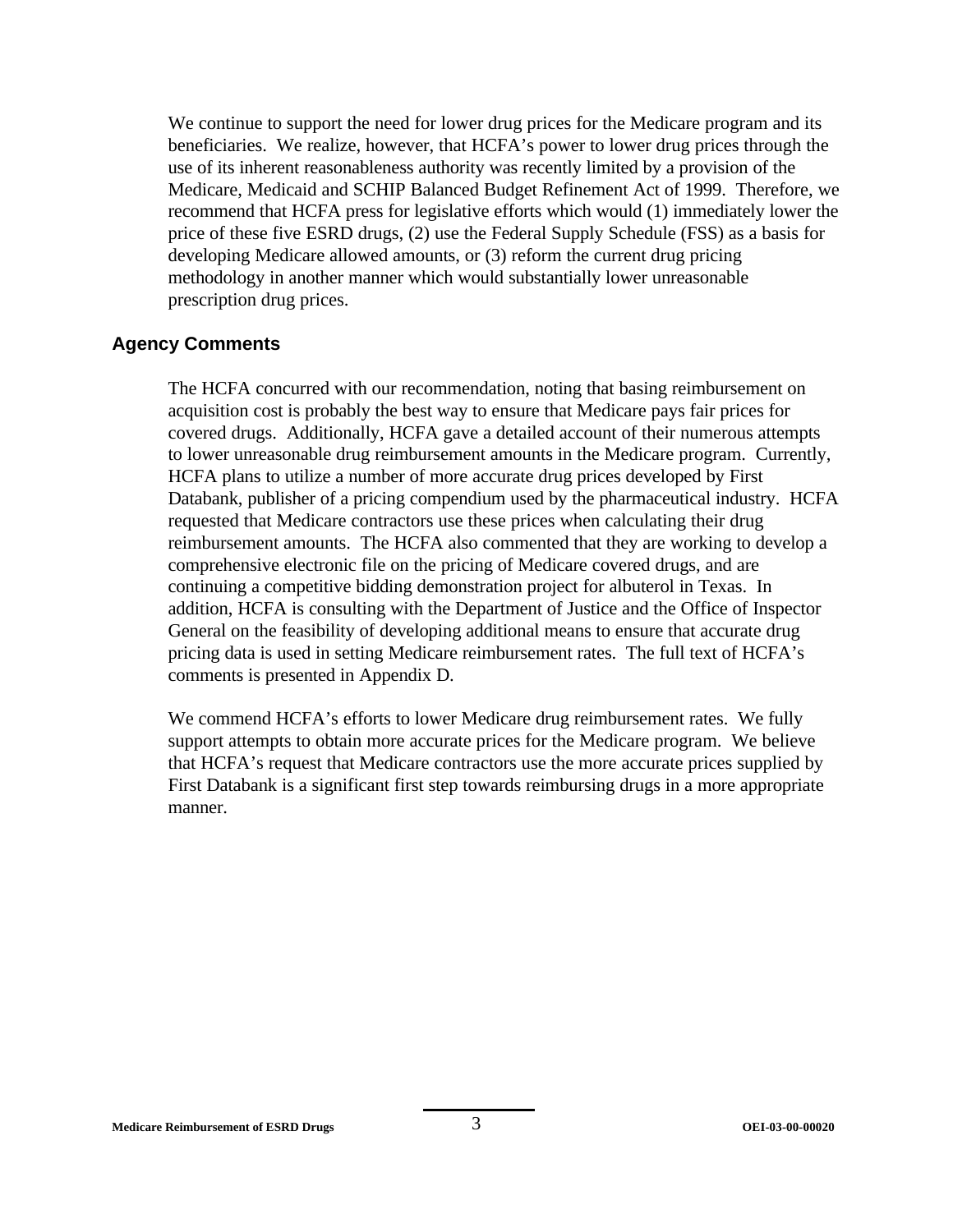### **TABLE OF CONTENTS**

#### **PAGE**

| <b>FINDINGS</b>                                             |
|-------------------------------------------------------------|
|                                                             |
|                                                             |
|                                                             |
| <b>APPENDICES</b>                                           |
| A. Previous OIG Reports on Medicare Drug Reimbursement  14  |
|                                                             |
| C. State Medicaid Outpatient Drug Pricing Methodologies  17 |
|                                                             |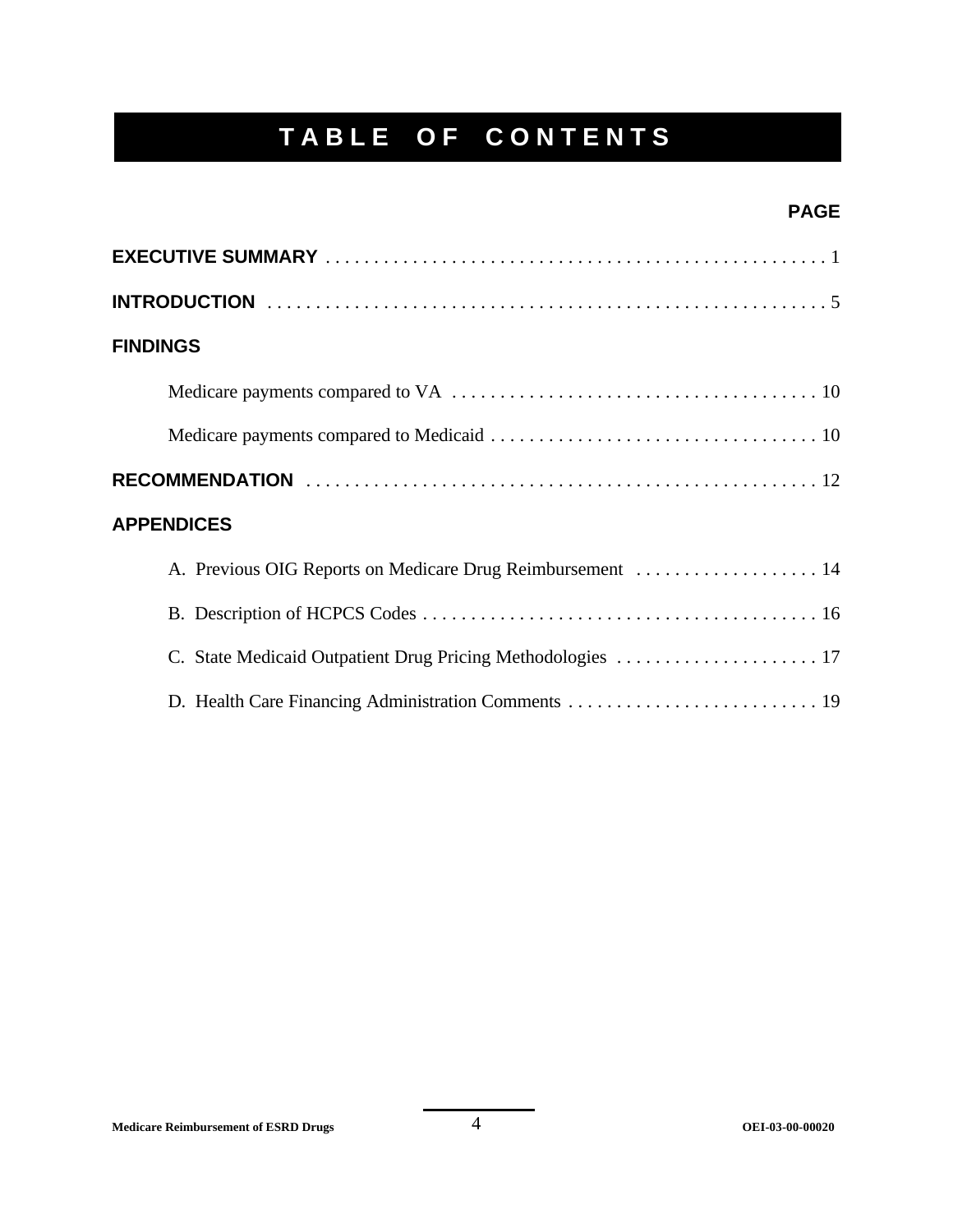### **INTRODUCTION**

### **PURPOSE**

This inspection compares Medicare payment amounts for end stage renal disease (ESRD) drugs with amounts paid by Medicaid and the Department of Veterans Affairs.

#### **BACKGROUND**

#### **Medicare Coverage of ESRD Drugs**

Generally, Medicare does not pay for most over-the-counter or outpatient prescription drugs. However, under specific circumstances, Medicare Part B will cover drugs used in association with organ transplantations, chemotherapy, durable medical equipment, infusion devices, and vaccinations. Additionally, Medicare Part B covers certain drugs furnished by independent dialysis facilities that are not included in the ESRD composite rate payment. These drugs must be medically necessary and be included in the list of "separately billable drugs" found in the *Renal Dialysis Facility Manual,* Section 318.1.

The ESRD facility composite rate payment includes almost all per treatment costs for an ESRD patient and is paid by fiscal intermediaries from the Part A fund. Separately billable ESRD drugs furnished by independent dialysis facilities are reimbursed by fiscal intermediaries from the Part B fund.

Medicare's total charges for ESRD drugs provided by independent dialysis facilities exceeded \$1.4 billion in 1998. This figure represents the amount which was billed to Medicare.

#### **Medicare Drug Reimbursement**

The Health Care Financing Administration (HCFA), which administers the Medicare program, has required Medicare Part B carriers to calculate payment allowances for covered drugs. To ensure uniform pricing, Part B carriers are then required to furnish the allowed amounts for the drugs to the Part A intermediaries operating in their jurisdiction.

Medicare's current reimbursement methodology for prescription drugs is defined by Section 4556 of the Balanced Budget Act of 1997. Carriers base their payment amount for a drug on its average wholesale price (AWP) as published in *Drug Topics Red Book* or similar pricing publications used by the pharmaceutical industry. If a drug is available only in brand form, reimbursement is calculated by taking 95 percent of the drug's AWP. If a drug has both brand and generic sources available, reimbursement is based on 95 percent of the median AWP for generic sources. However, if a brand name product's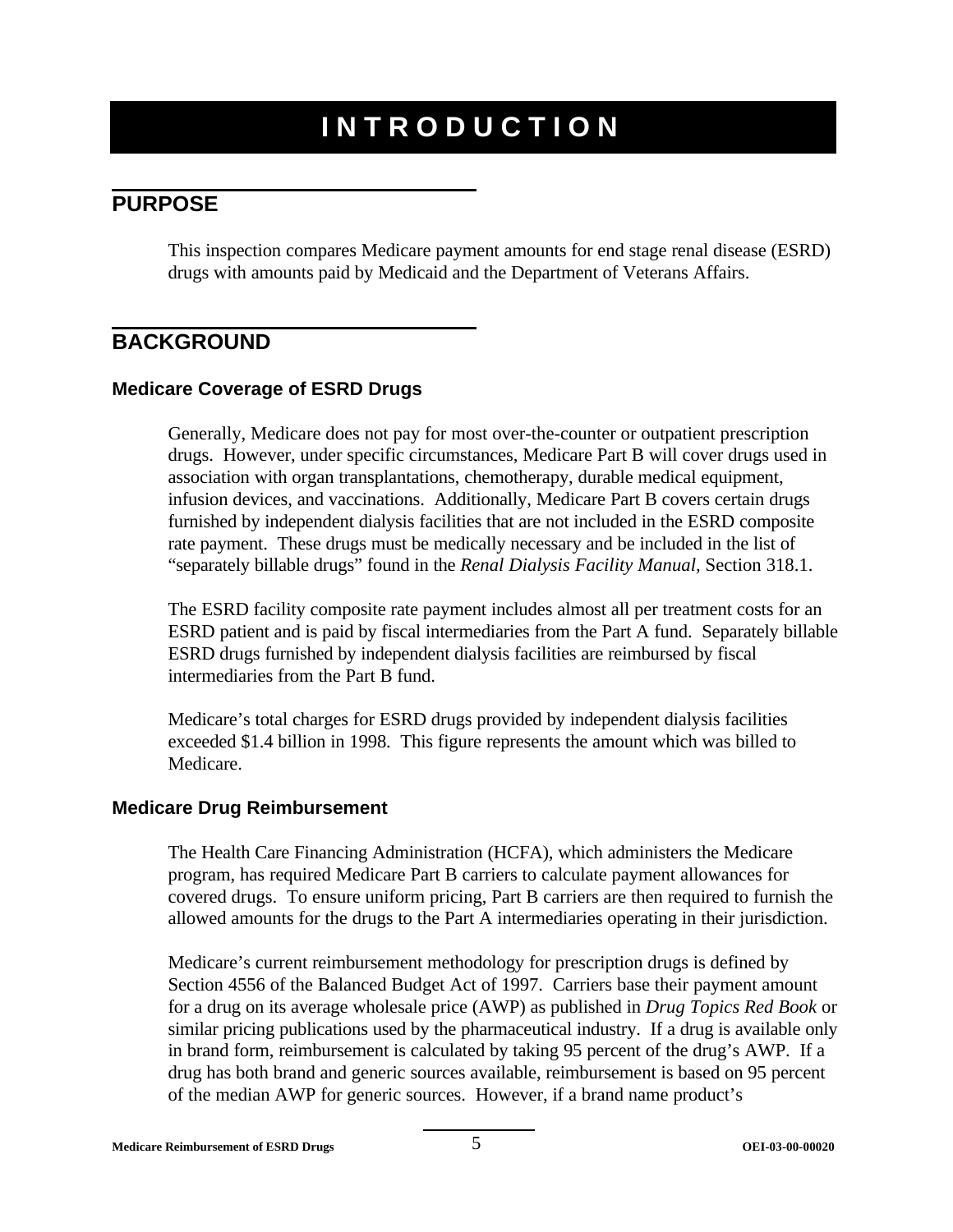AWP is lower than the median generic price, Medicare reimburses 95 percent of the lowest brand price. Medicare beneficiaries are responsible for a 20 percent copayment for covered drugs.

Section 4316 of the Balanced Budget Act of 1997 allows HCFA to diverge from the statutorily defined payment method if the method results in payment amounts which are not inherently reasonable. However, HCFA's ability to use its inherent reasonableness authority was recently limited by a provision of the Medicare, Medicaid and SCHIP Balanced Budget Refinement Act of 1999. In short, this provision requires that before HCFA can invoke this authority, a study must be performed by the Comptroller General to determine the potential effects of utilizing inherent reasonableness measures. Furthermore, the criteria used in identifying excessive payments must be re-evaluated, and its validity and reliability ensured.

#### **Medicaid Drug Reimbursement**

Each State Medicaid agency has the authority to develop its own reimbursement methodology, subject to upper limits set by HCFA. Like Medicare, most Medicaid agencies use AWP as the basis for calculating their reimbursement amounts for outpatient drugs. However, Medicaid agencies generally use a more deeply discounted AWP than does Medicare.

Additionally, drug manufacturers are required by Federal law to enter into rebate agreements with Medicaid in order to be eligible for Medicaid reimbursement of their products. While most drugs are subject to these requirements, certain products, such as vaccines, which meet specific statutory guidelines are exempt from rebates.

In 1999, the quarterly rebate for brand-name drugs was based on either 15.1 percent of the average manufacturer price (AMP) or the difference between the AMP and the best price, whichever was greater. The AMP is the average price paid by wholesalers for products distributed for retail trade. Best price is the lowest price paid by any purchaser with the exception of Federal agencies and State pharmaceutical assistance programs. The rebate amount for generic drugs was 11 percent of AMP.

#### **Department of Veterans Affairs Drug Reimbursement**

Unlike Medicare and Medicaid, the Department of Veterans Affairs (VA) purchases drugs for its healthcare system directly from manufacturers or wholesalers. There are several purchase options available to the VA, including the Federal Supply Schedule, Blanket Purchase Agreements, and VA national contracts.

The Federal Supply Schedule provides agencies like the VA with a simple process for purchasing commonly used products in various quantities while still obtaining the discounts associated with volume buying. Using competitive procedures, contracts are awarded to companies to provide services and supplies over a given period of time. Although the General Services Administration awards most Federal Supply Schedule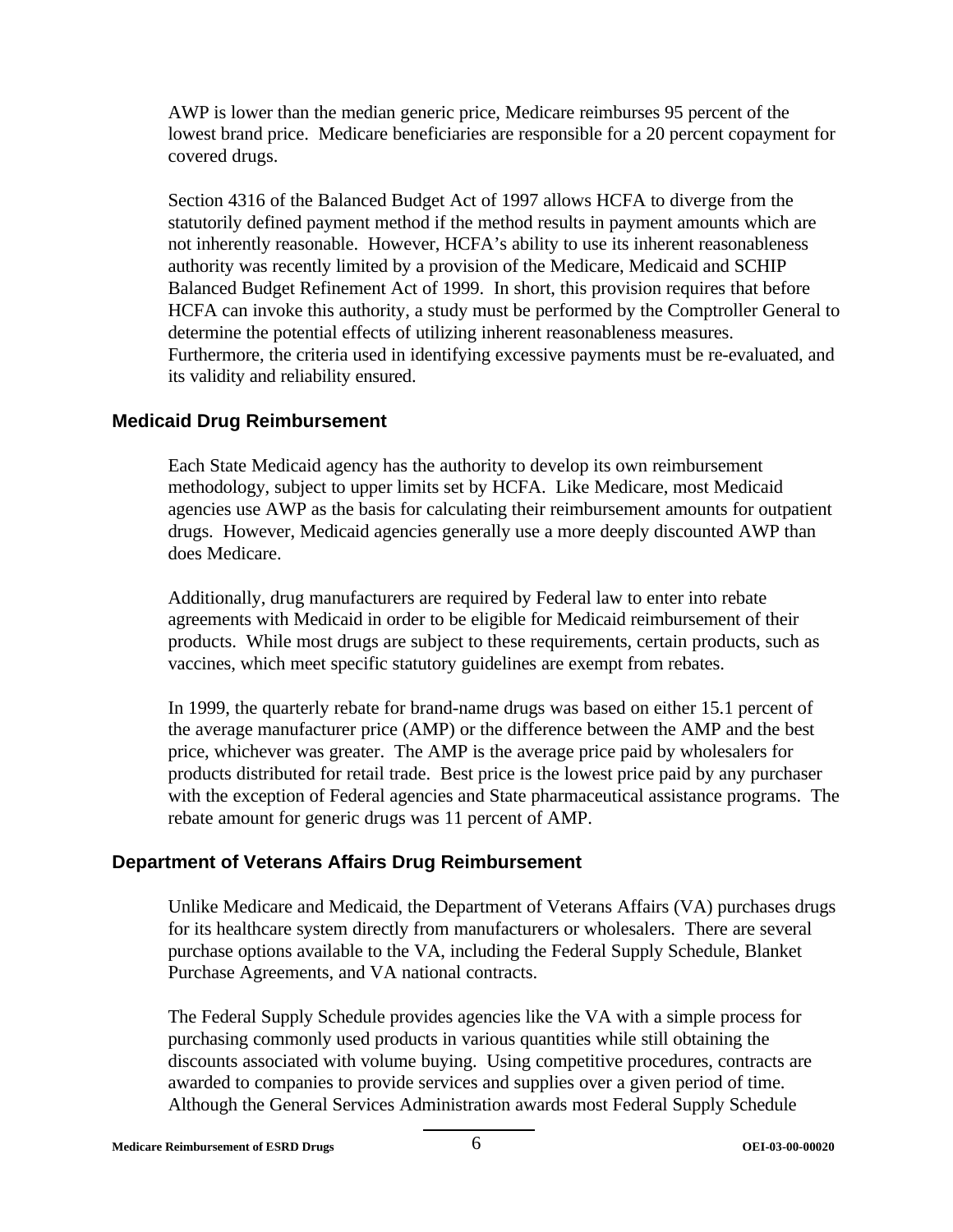contracts, the VA awards contracts for certain medical items. Agencies are not required to use the Federal Supply Schedule, however, and are sometimes able to negotiate prices lower than the Federal Supply Schedule price.

#### **Related Work by the Office of Inspector General**

The Office of Inspector General (OIG) has previously studied a number of issues related to Medicare prescription drug reimbursement. Brief summaries of selected studies are presented in Appendix A.

#### **METHODOLOGY**

#### **Medicare Charges for Prescription Drugs**

To determine total Medicare charges for ESRD drugs, we compiled a list of revenue center codes representing drugs covered by Medicare in 1998. Revenue center codes are codes which facilities use to define the product or service provided. We selected 1998 because it was the most recent year with complete data in HCFA's National Claims History file. We then determined the Medicare total charges and services billed by independent dialysis facilities for each of these revenue center codes. We aggregated the charges for the individual revenue center codes in order to determine total Medicare charges for ESRD drugs provided by independent dialysis facilities in 1998.

Medicare Part B's total charges for ESRD drugs furnished by independent dialysis facilities totaled more than \$1.4 billion in 1998. Approximately \$1 billion of the total charges were for epoetin alfa (revenue center codes 0634 and 0635). We decided to exclude epoetin alfa from our review because its pricing had been previously reviewed by our Office of Audit Services. Nearly all of remaining charges were made using revenue center code 0636, defined as "drugs requiring specific identification--detailed coding." Drugs billed using this revenue center code are specifically identified using the HCFA Common Procedure Coding System (HCPCS). A HCPCS code defines the type of drug billed, and in most cases, a dosage amount. Using the National Claims History file, we determined that in 1998, five HCPCS codes accounted for \$379 million (90 percent) of the \$424 million in total charges for revenue center code 0636. A list of the reviewed HCPCS codes along with their definitions is presented in Appendix B.

#### **Medicare Pricing for ESRD Drugs**

Because Medicare does not have uniform national allowed amounts for prescription drugs, we collected payment information from individual contractors. We obtained Medicare drug payment amounts for the five contractors with the highest charges for ESRD drugs in 1998: Trailblazer Health Enterprises of Texas, Blue Cross and Blue Shield of Georgia, Blue Cross of California, Blue Cross and Blue Shield of Florida, and Empire Blue Cross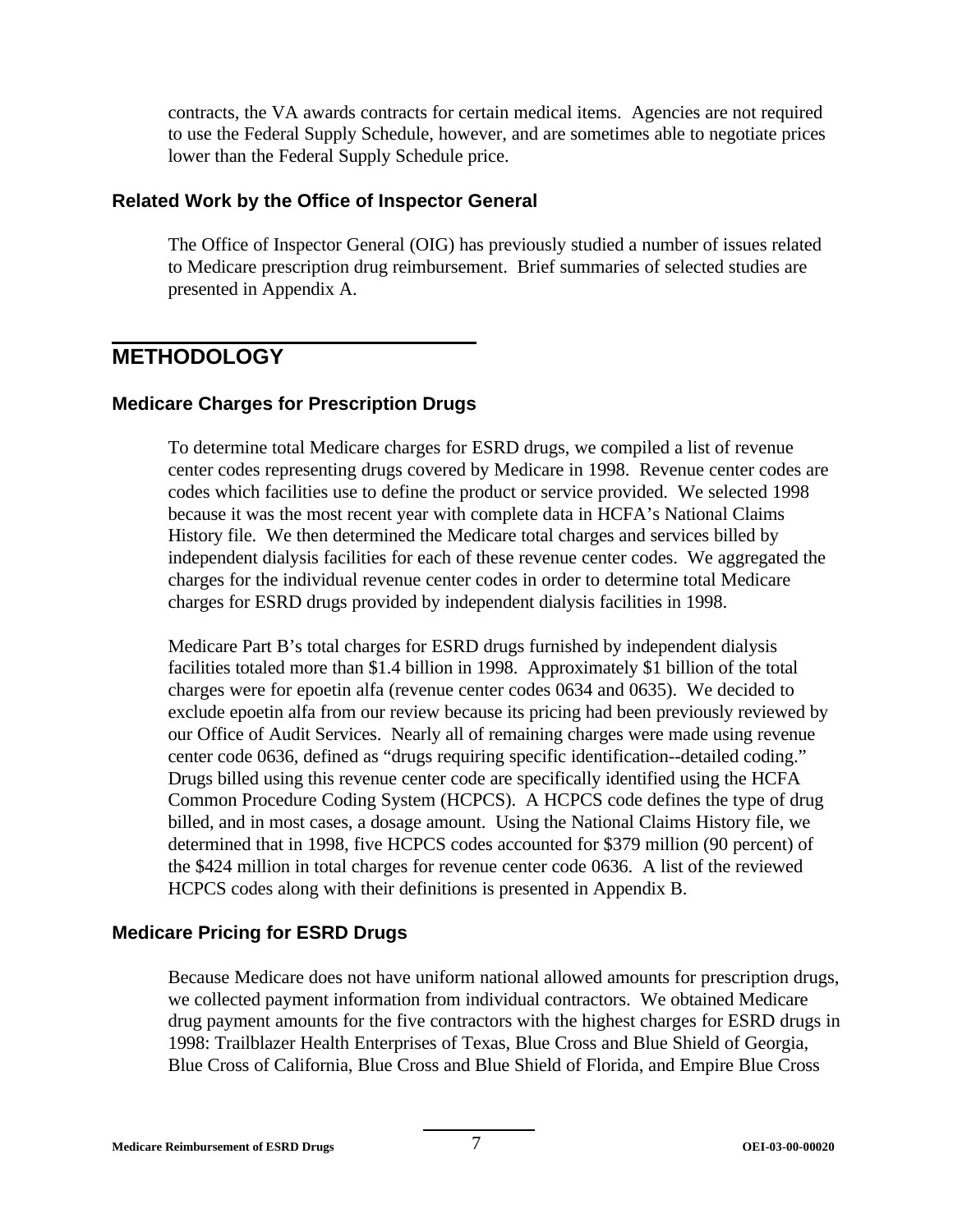and Blue Shield of New York. To determine a single Medicare allowed amount, we calculated median prices for each HCPCS code based on the information provided.

#### **Matching HCPCS Codes to National Drug Codes**

Unlike Medicare, Medicaid and the VA use national drug codes (NDCs) rather than HCPCS codes to identify drugs products. Each drug manufactured or distributed in the United States has a unique NDC. The NDCs identify the manufacturer of the drug, the product dosage form, and the package size. From the NDCs, the drugs can be identified as either brand or generic.

Because of these coding differences, we used *Drug Topics Red Book* to identify the specific NDCs that would match the HCPCS code definition for each of the five drugs in our review. For each drug, we selected the NDCs which met the exact dosage and administration method delineated in the HCPCS code description. When this was not possible, we chose NDCs with dosage amounts for which a conversion factor to the HCPCS definition could be readily determined. Four of the five HCPCS codes had only one NDC which met our matching criteria. One HCPCS code had three matching NDCs.

#### **Medicaid Pricing of ESRD Drugs**

For our comparison, we used Medicaid reimbursement for prescription drugs under each state's pharmacy benefit. We gathered this information from the publication *Pharmaceutical Benefits under State Medical Assistance Programs, December 1998* to determine each Medicaid agency's reimbursement methodology for outpatient prescription drugs. Forty-five of the 51 agencies utilized pricing methodologies that were based on AWP. The remaining six agencies priced their drugs using more complicated methods and were eliminated from our review. We arrayed the remaining 45 Medicaid agencies by the amount that their pricing methodology discounted AWP. We then calculated the mean (9.87 percent), median (10 percent), and modal (10 percent) AWP discounts. A complete list of each Medicaid agency's pricing methodology is presented in Appendix C.

We used *Drug Topics Red Book October 1999 Update* to determine the fourth quarter 1999 AWP of the selected codes. We then determined base Medicaid prices for the five drugs by reducing the AWP by the median discount of 10 percent, recognizing that some States may pay slightly more and others slightly less. If the NDC dosage of the drug did not exactly match the HCPCS dosage, we multiplied the base Medicaid price by a conversion factor so that the Medicaid and Medicare prices would be for equal amounts of the drug.

We accessed the Medicaid Drug Rebate Initiative system to ascertain the Medicaid rebate amounts for each of the drugs. We used the most recent rebate amounts available for each NDC code, which in most cases was the third quarter of 1999. For the one drug which had multiple NDC matches, we chose the most conservative rebate amount. Additionally, Medicaid did not receive rebates for two of the drugs. For three NDCs, the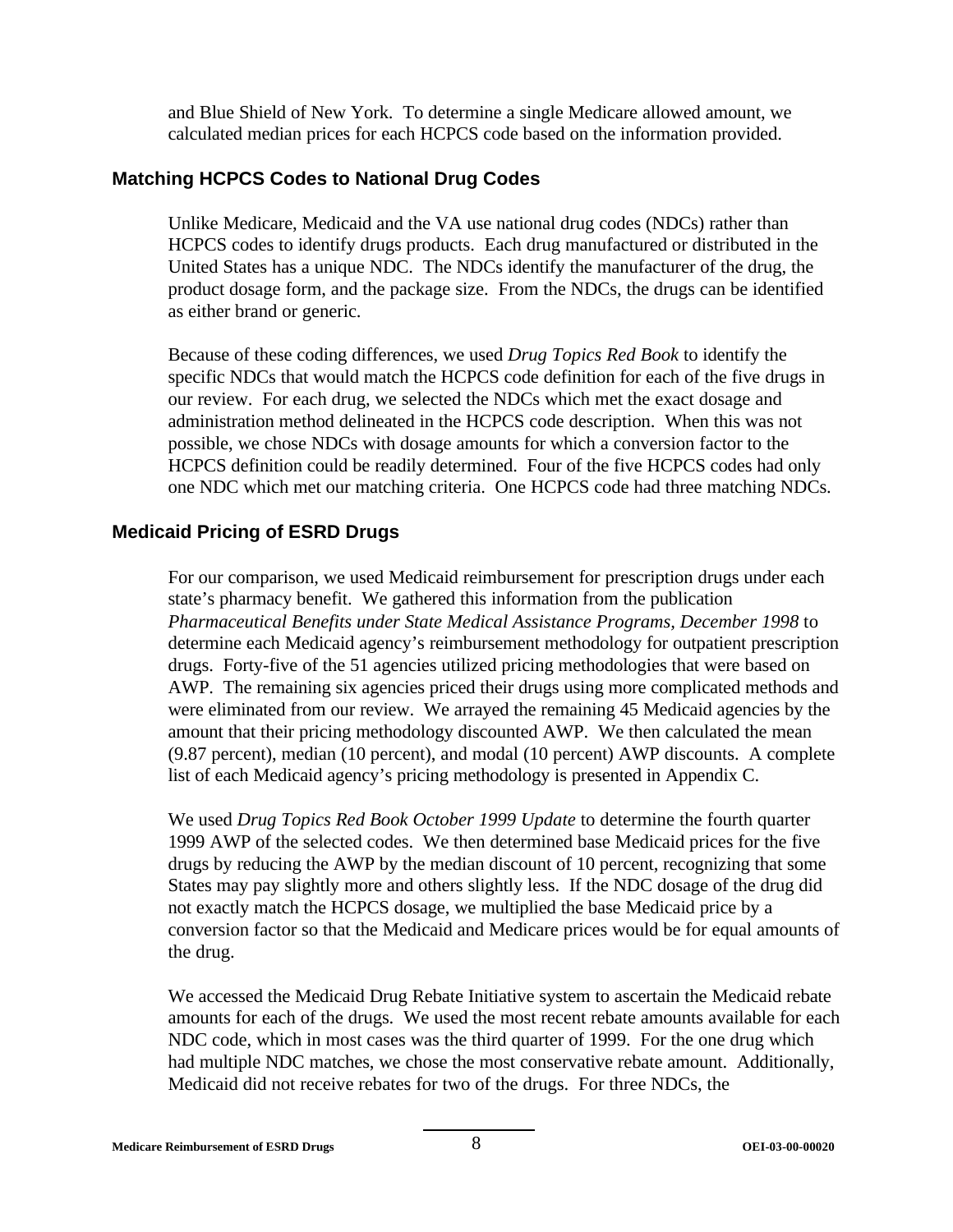listed rebate was a for a dosage amount which was not equal to the HCPCS dosage amount. In these cases, a conversion factor was used to calculate a rebate amount for the HCPCS dosage. For each drug, we calculated a new Medicaid price by subtracting any rebate amounts from the base Medicaid price.

#### **VA Pricing of ESRD Drugs**

To determine the VA's fourth quarter 1999 acquisition costs for the drugs in our review, we obtained a file from the VA containing their contracted acquisition costs. We looked up the corresponding contract price for each of the drugs by NDC code. For the drug which had multiple NDC matches, we took the highest VA price for the drug. We used the Federal Supply Schedule price for comparison purposes.

If the NDC dosage of the drug did not exactly match the HCPCS dosage, we multiplied the contracted price by a conversion factor so that the VA and Medicare prices would be for equal amounts of the drug.

#### **Calculating Potential Medicare Savings**

To calculate potential Medicare savings, we compared the Medicare, Medicaid, and VA prices. For each drug, we determined the percentage difference between the Medicare payment amount and the other agencies' payment amounts. This percentage indicated how much Medicare could have saved on each of the drugs if their payment amounts equaled amounts paid by Medicaid and the VA.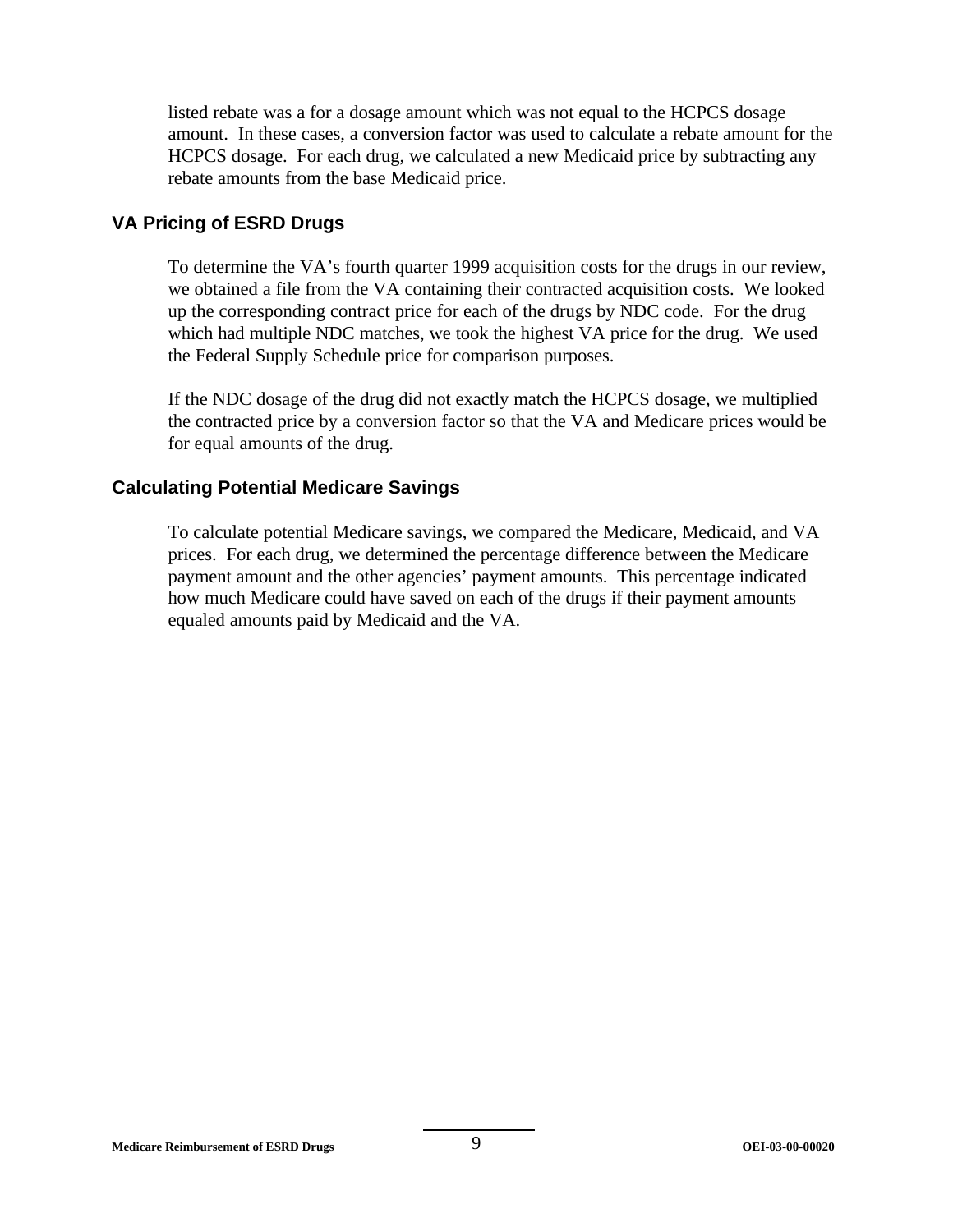### **FINDINGS**

### **Medicare allowed amounts would be nearly halved for five ESRD drugs if amounts were based on VA acquisition costs**

Medicare allowed amounts during the fourth quarter of 1999 were greater than VA acquisition costs for the five drugs reviewed. For two drugs, levocarnitine and the hepatitis B vaccine, Medicare allowed amounts were more than double the VA's contracted price. Medicare would save between 37 and 56 percent for each of the five drugs if its allowed amounts were equal to VA acquisition costs. Table 1 provides the reviewed drugs, their comparative costs to Medicare and the VA, and potential Medicare savings.

| <b>HCPCS</b><br>Code | <b>Generic</b><br><b>Drug Name</b> | <b>Medicare</b><br><b>Allowed</b><br><b>Amount</b> | <b>VA</b><br><b>Acquisition</b><br>Cost | <b>Potential</b><br><b>Medicare</b><br><b>Savings</b> |
|----------------------|------------------------------------|----------------------------------------------------|-----------------------------------------|-------------------------------------------------------|
| J0635                | Calcitriol                         | \$12.83                                            | \$8.10                                  | 36.9%                                                 |
| J1760                | <b>Iron Dextran</b>                | \$35.82                                            | \$19.41                                 | 45.8%                                                 |
| J1955                | Levocarnitine                      | \$34.20                                            | \$15.08                                 | 55.9%                                                 |
| J3364                | Urokinase                          | \$56.61                                            | \$31.70                                 | 44.0%                                                 |
| 90747                | <b>Hepatitis B Vaccine</b>         | \$172.23                                           | \$84.36                                 | 51.0%                                                 |

**Table 1: Medicare and VA Drug Payment Amounts** 

### **Medicare would save between 5 and 38 percent for five ESRD drugs if its allowed amounts were equal to Medicaid reimbursement including rebates**

Medicare allowed amounts were greater than Medicaid amounts for each of the five reviewed drugs during the fourth quarter of 1999. Medicaid amounts include any rebates that were calculated for the drugs. Medicare allowed amounts exceeded Medicaid amounts by a only a small percentage for two of the drugs, calcitriol and the hepatitis B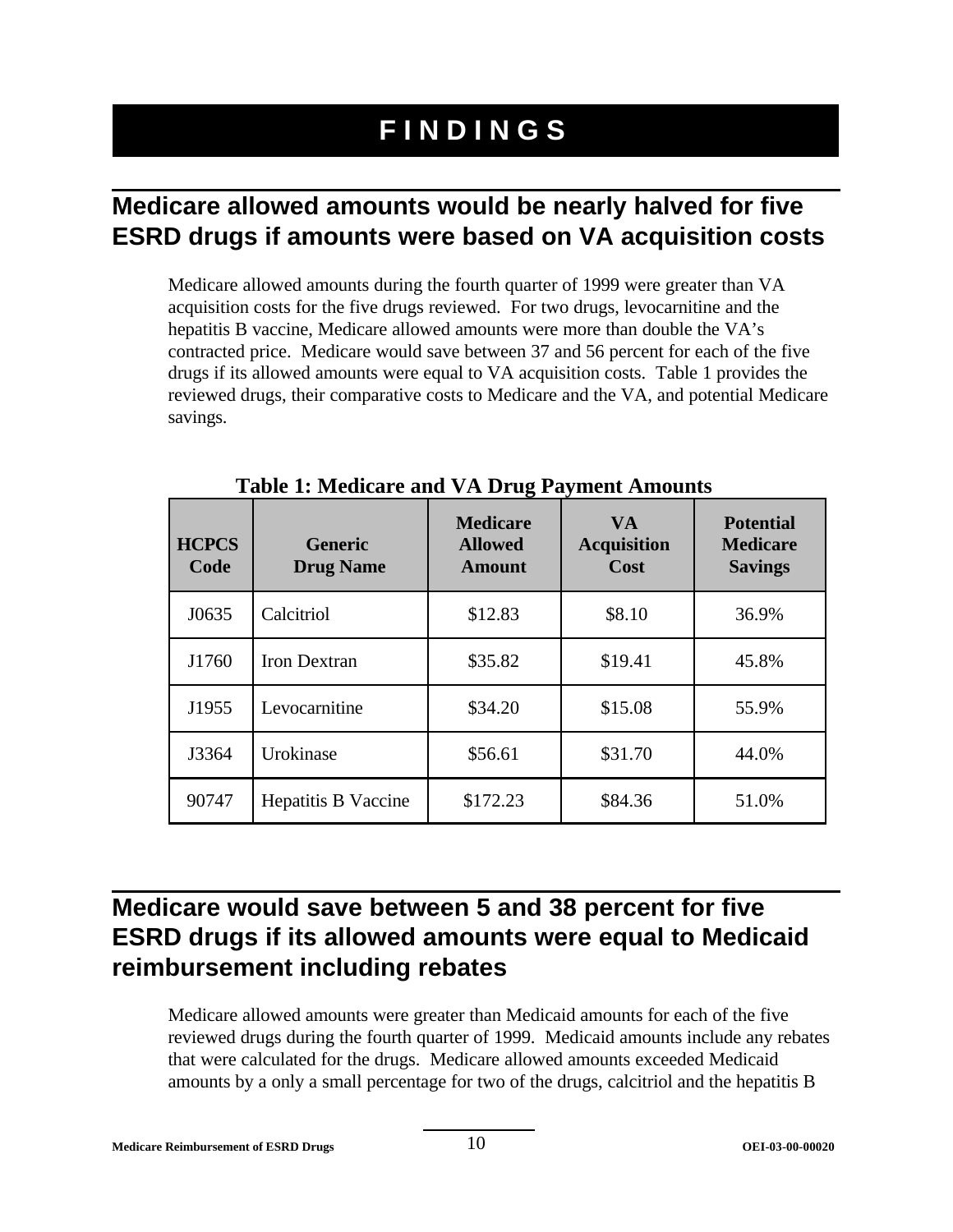vaccine, because Medicaid agencies did not receive rebates for these specific products. For two drugs, levocarnitine and urokinase, the Medicaid amount was approximately onethird less than the Medicare allowed amount. Table 2 provides the reviewed drugs, their comparative costs to Medicare and Medicaid, and potential Medicare savings.

| <b>HCPCS</b><br>Code | <b>Generic</b><br><b>Drug Name</b> | <b>Medicare</b><br><b>Allowed</b><br><b>Amount</b> | <b>Medicaid</b><br><b>Amounts with</b><br><b>Rebate</b> | <b>Potential</b><br><b>Medicare</b><br><b>Savings</b> |
|----------------------|------------------------------------|----------------------------------------------------|---------------------------------------------------------|-------------------------------------------------------|
| J0635                | Calcitriol                         | \$12.83                                            | \$12.15                                                 | 5.3%                                                  |
| J1760                | Iron Dextran                       | \$35.82                                            | \$31.77                                                 | 11.3%                                                 |
| J1955                | Levocarnitine                      | \$34.20                                            | \$23.85                                                 | 30.3%                                                 |
| J3364                | Urokinase                          | \$56.61                                            | \$35.23                                                 | 37.8%                                                 |
| 90747                | <b>Hepatitis B Vaccine</b>         | \$172.23                                           | \$163.17                                                | 5.3%                                                  |

**Table 2: Medicare and Medicaid Payment Amounts** 

While we were able to determine percentage differences between the Medicare allowed amounts and other agencies' costs for the reviewed drugs, we could not prepare a precise estimate of dollar savings. The only reimbursement information available to us represented the total amount billed to Medicare for ESRD drugs and not the total amount which was paid. However, if the percentage savings that we calculated for each drug were applied to Medicare's total charges (i.e., the amount billed), then Medicare could have saved up to \$42 million in 1998 if their allowed amounts equaled Medicaid amounts. Medicare could have saved up to \$162 million in 1998 if their allowed amounts equaled VA acquisition costs. Because total charges are often inflated, we recognize that the estimates provided are the most that Medicare could have possibly saved. However, even if the savings did not reach these maximum levels, the potential savings would still be substantial.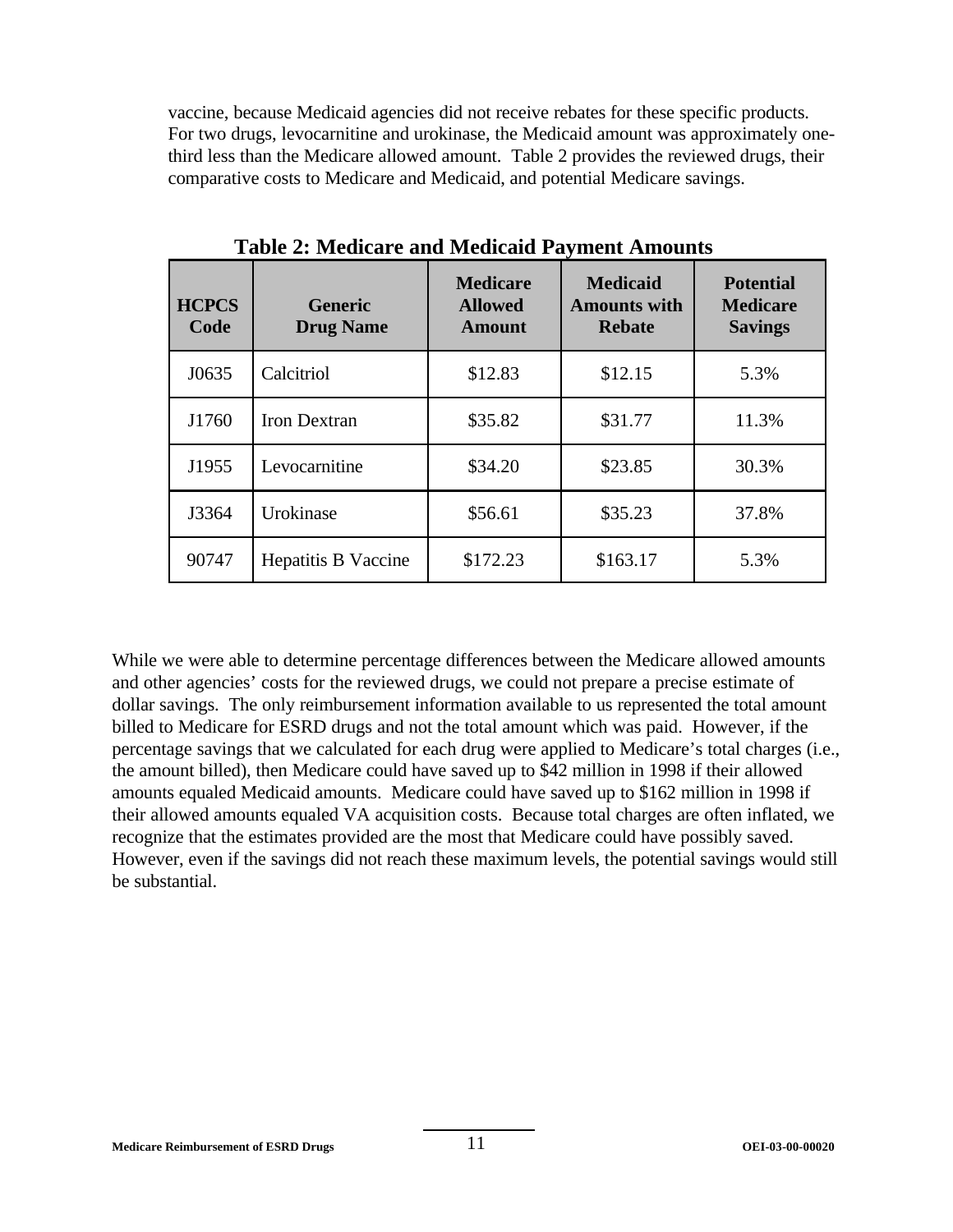### **RECOMMENDATION**

The Department of Veterans Affairs (VA) purchases drugs for its healthcare system directly from manufacturers or wholesalers. Conversely, Medicare and Medicaid reimburse doctors and suppliers for drugs which they administer or supply to beneficiaries. We recognize that the Health Care Financing Administration (HCFA), Medicaid, and the VA operate under different statutory constraints. Nevertheless, the fact remains that other government entities can get certain prescription drugs at drastically lower prices than Medicare.

Our current findings provide further support for recommendations made in earlier reports. We previously recommended, and HCFA concurred, that HCFA re-examine its Medicare drug reimbursement methodologies with the goal of reducing payments as appropriate. We outlined a number of options for implementing this recommendation, including: (1) greater discounting of published average wholesale prices, (2) basing payment on acquisition costs, (3) establishing manufacturers' rebates similar to those used in the Medicaid program, and (4) using competitive bidding.

We continue to support the need for lower drug prices for the Medicare program and its beneficiaries. We realize, however, that HCFA's power to lower drug prices through the use of its inherent reasonableness authority was recently limited by a provision of the Medicare, Medicaid and SCHIP Balanced Budget Refinement Act of 1999. Therefore, we recommend that HCFA press for legislative efforts which would (1) immediately lower the price of these five ESRD drugs, (2) use the Federal Supply Schedule (FSS) as a basis for developing Medicare allowed amounts, or (3) reform the current drug pricing methodology in another manner which would substantially lower unreasonable prescription drug prices.

#### **Agency Comments**

The HCFA concurred with our recommendation, noting that basing reimbursement on acquisition cost is probably the best way to ensure that Medicare pays fair prices for covered drugs. Additionally, HCFA gave a detailed account of their numerous attempts to lower unreasonable drug reimbursement amounts in the Medicare program. Currently, HCFA plans to utilize a number of more accurate drug prices developed by First Databank, publisher of a pricing compendium used by the pharmaceutical industry. HCFA requested that Medicare contractors use these prices when calculating their drug reimbursement amounts. The HCFA also commented that they are working to develop a comprehensive electronic file on the pricing of Medicare covered drugs, and are continuing a competitive bidding demonstration project for albuterol in Texas. In addition, HCFA is consulting with the Department of Justice and the Office of Inspector General on the feasibility of developing additional means to ensure that accurate drug pricing data is used in setting Medicare reimbursement rates. The full text of HCFA's comments is presented in Appendix D.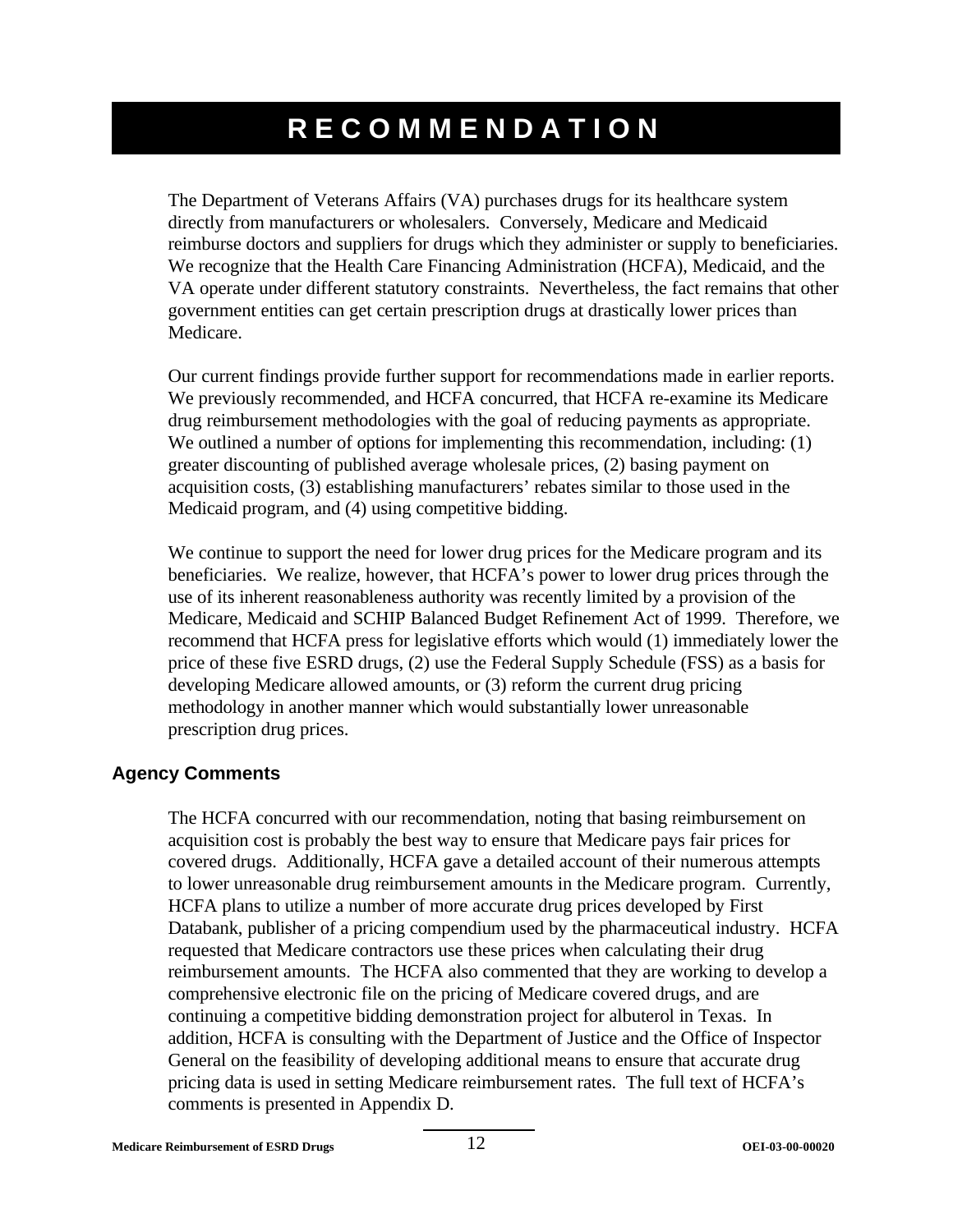#### **OIG Response**

We commend HCFA's efforts to lower Medicare drug reimbursement rates. We fully support attempts to obtain more accurate prices for the Medicare program. We believe that HCFA's request that Medicare contractors use the more accurate prices supplied by First Databank is a significant first step towards reimbursing drugs in a more appropriate manner.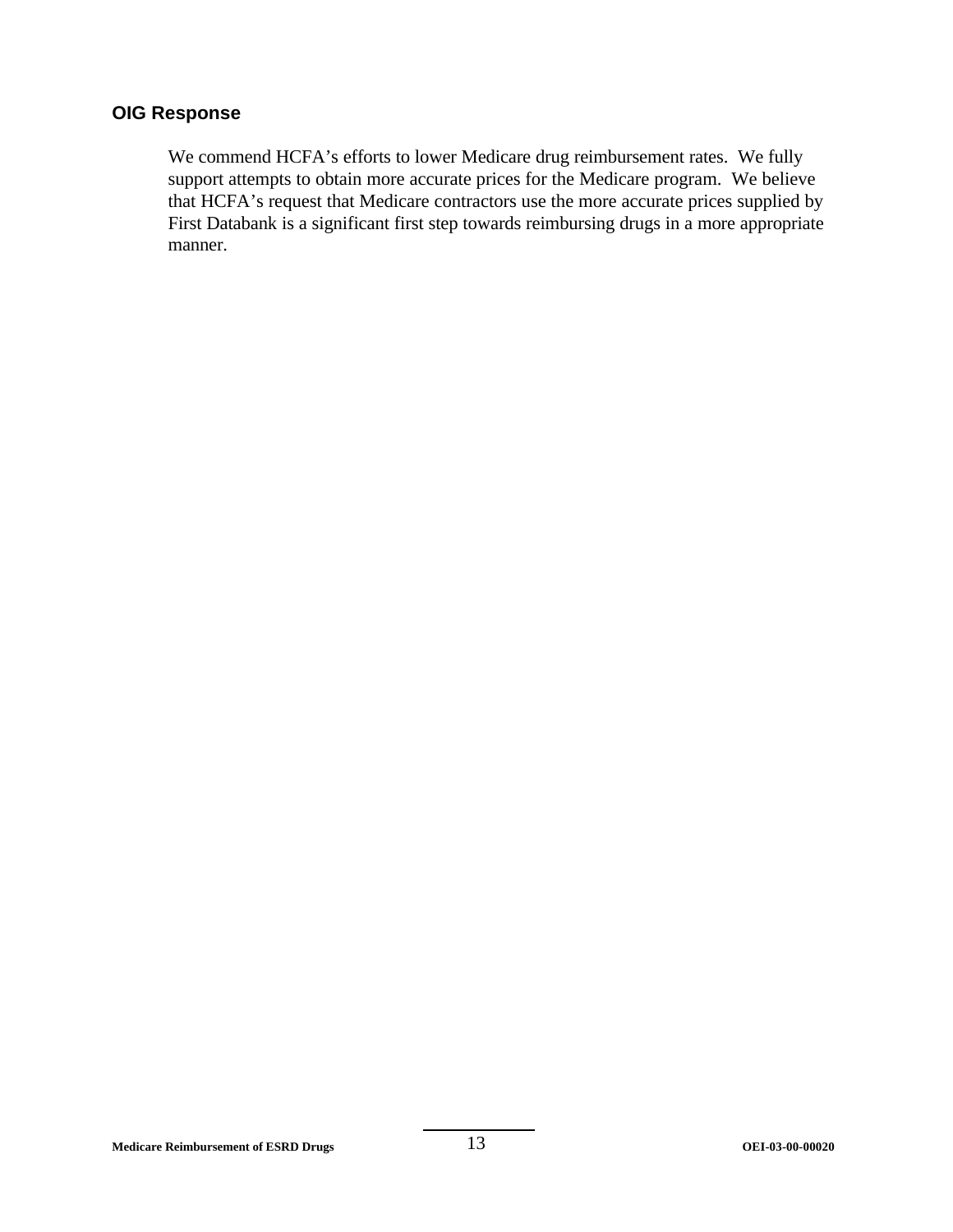### **Previous OIG Reports on Medicare Drug Reimbursement**

*Comparing Drug Reimbursement: Medicare and the Department of Veterans Affairs* **(OEI-03-97-00293), November 1998.** We found that Medicare and its beneficiaries would save \$1 billion in 1998 if the allowed amounts for 34 drugs were equal to prices obtained by the VA. Furthermore, Medicare allowed between 15 and 1600 percent more than the VA for the 34 drugs reviewed.

*Are Medicare Allowances for Albuterol Sulfate Reasonable?* **(OEI-03-97-00292), August 1998.** We found that Medicare would allow between 56 to 550 percent more than the VA would pay for generic versions of albuterol sulfate in 1998, and 20 percent more than the average Medicaid payment for albuterol sulfate in 1997. Additionally, Medicare allowed 333 percent more than available acquisition costs for the drug in 1998. Customers of mail-order pharmacies would pay up to 30 percent less than Medicare for albuterol sulfate in 1998.

*The Impact of High-Priced Generic Drugs on Medicare and Medicaid* **(OEI-03-97-00510), July 1998.** We found that Medicare and its beneficiaries could have saved between \$5 million and \$12 million for four drugs if reimbursement had not been based on higher-priced generic versions. Florida's Medicaid program would have saved half a million dollars for eight drugs in 1996 if higher-priced generic drugs had been reimbursed at brand prices.

*Excessive Medicare Payments for Prescription Drugs* **(OEI-03-97-00290), December 1997.**  We found that Medicare allowances for 22 drugs exceeded actual wholesale prices by \$447 million in 1996. For more than one-third of the 22 drugs reviewed, Medicare allowed amounts were more than double the actual wholesale prices available to physicians and supplers. Furthermore, we found that there was no consistency among Medicare carriers in establishing and updating drug reimbursement amounts.

*Appropriateness of Medicare Prescription Drug Allowances* **(OEI-03-96-00420), May 1996.**  We found that under a drug rebate program similar to Medicaid's, Medicare would have saved \$122 million for 17 prescription drugs in 1994. Medicare could have saved an additional \$144 million in 1994 had the program employed a discounted AWP drug reimbursement formula. We also found that the lack of an NDC-based billing system would prevent HCFA from taking advantage of rebates and other discounted reimbursement formulas.

*A Comparison of Albuterol Sulfate Prices* **(OEI-03-94-00392), June 1996.** We found that many of the pharmacies surveyed charged customers less than the Medicare allowed amount for generic albuterol sulfate. The five buying groups surveyed had negotiated prices between 56 and 70 percent lower than Medicare's reimbursement amount for the drug.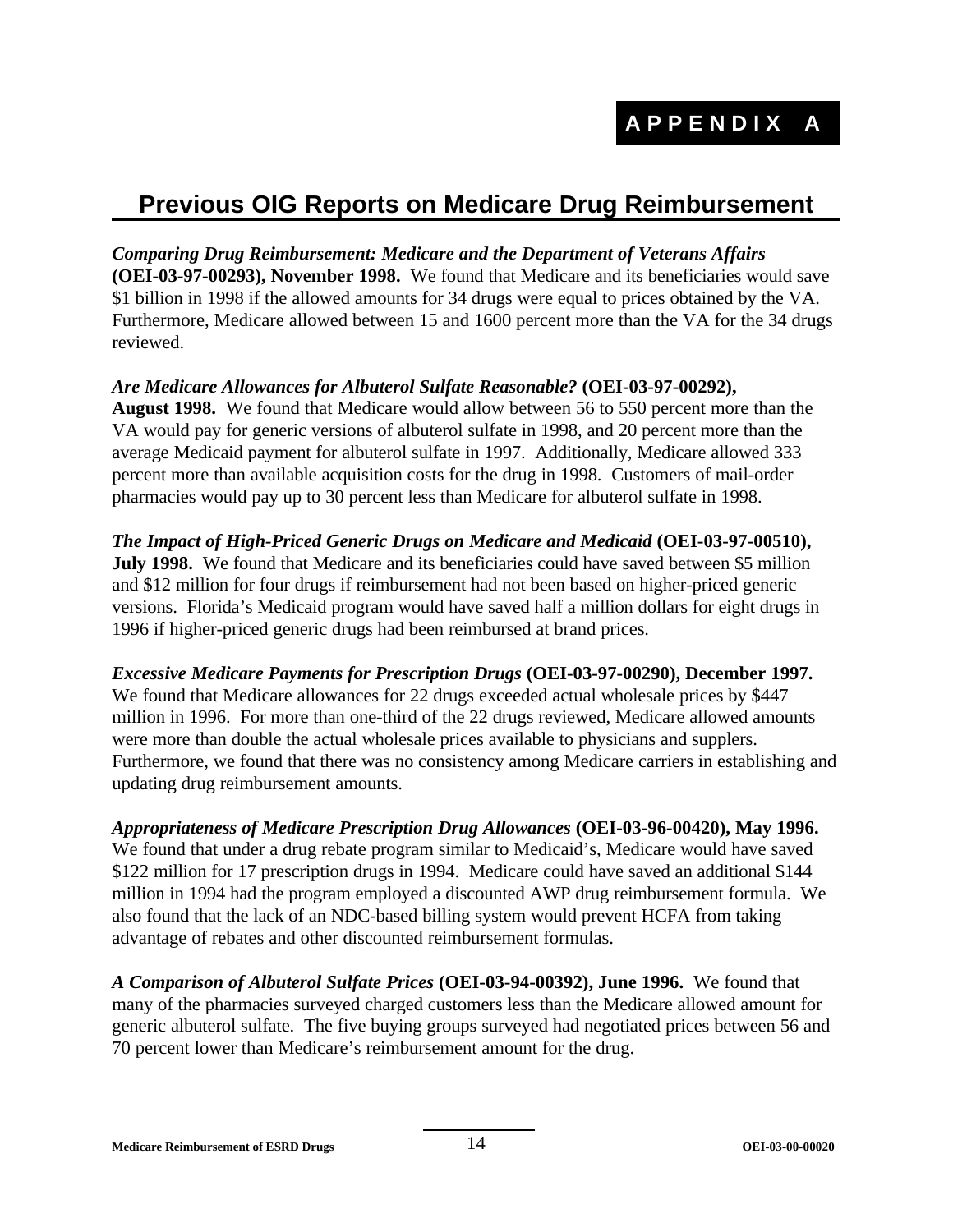### **APPENDIX A**

*Suppliers' Acquisition Costs for Albuterol Sulfate* **(OEI-03-94-00393), June 1996.** We found that Medicare's allowances for albuterol sulfate substantially exceeded suppliers' acquisition costs for the drug, and that the program could have saved \$94 million during the 14-month review period if Medicare reimbursement amounts had been based on average supplier invoice costs.

*Medicare Payments for Nebulizer Drugs* **(OEI-03-94-00390), February 1996.** We found that Medicare and its beneficiaries paid about \$37 million more for three nebulizer drugs in 17 states than Medicaid would have paid for equivalent drugs. In addition, we found that the potential savings were not limited to the three nebulizer drugs and 17 states which were reviewed.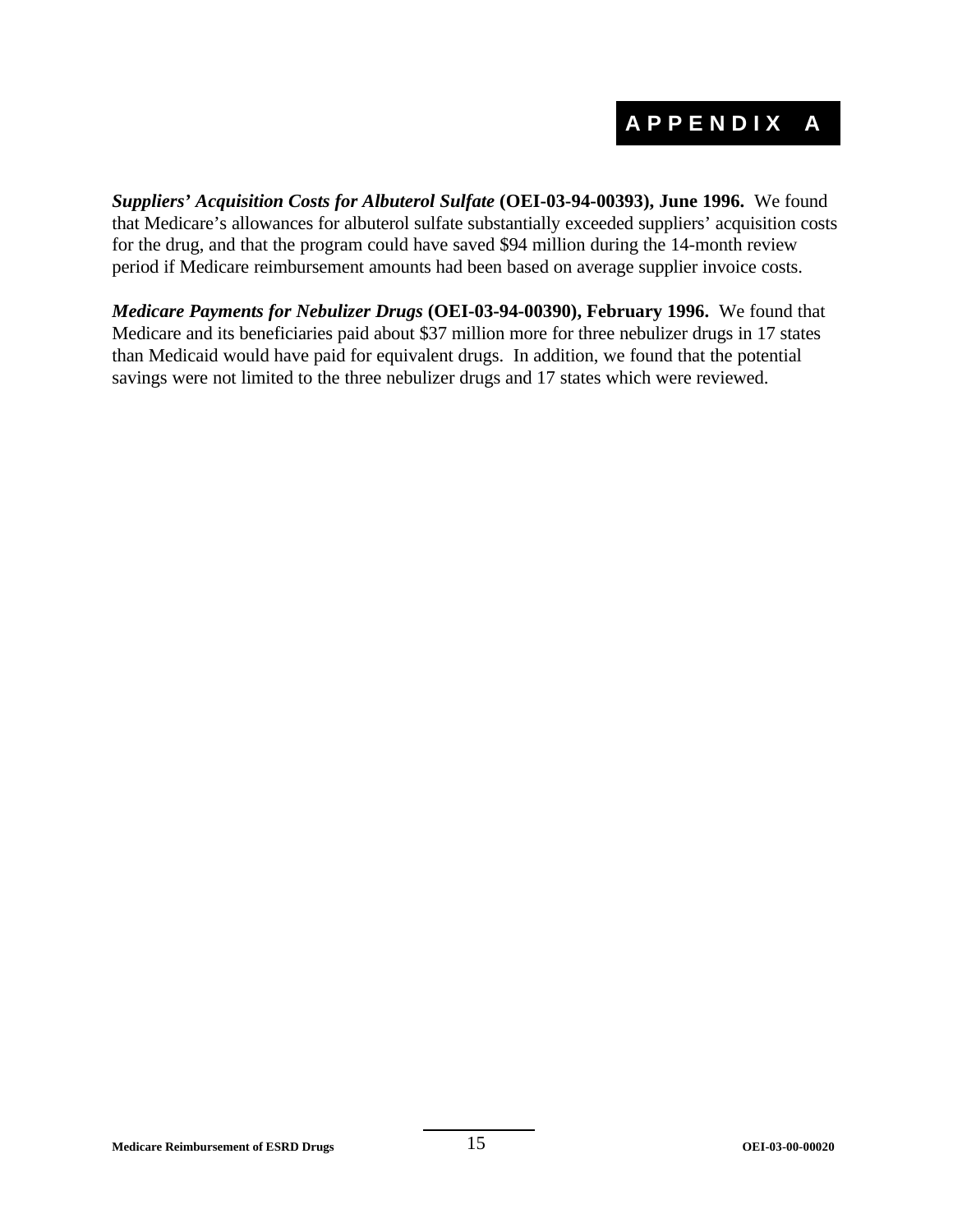### **APPENDIX B**

| <b>HCPCS</b><br>Code | <b>Generic</b><br><b>Name</b> | <b>Method</b> of<br><b>Administration</b> | <b>Dosage</b><br><b>Amount</b> |
|----------------------|-------------------------------|-------------------------------------------|--------------------------------|
| J0635                | Calcitriol                    | Injection                                 | 1 mcg                          |
| J1760                | <b>Iron Dextran</b>           | Injection                                 | $2 \text{ cc}$                 |
| J1955                | Levocarnitine                 | Injection                                 | 1g                             |
| J3364                | Urokinase                     | Injection                                 | 5000 iu                        |
| 90747                | <b>Hepatitis B Vaccine</b>    | Injection                                 | $40 \text{ mcg}^1$             |

### **Description of HCPCS Codes**

<sup>1</sup>The dosage amount for HCPCS code 90747 is defined as "dialysis or immuno-suppressed patient dosage," which according to the *Physician's Desk Reference*, is equal to 40 mcg.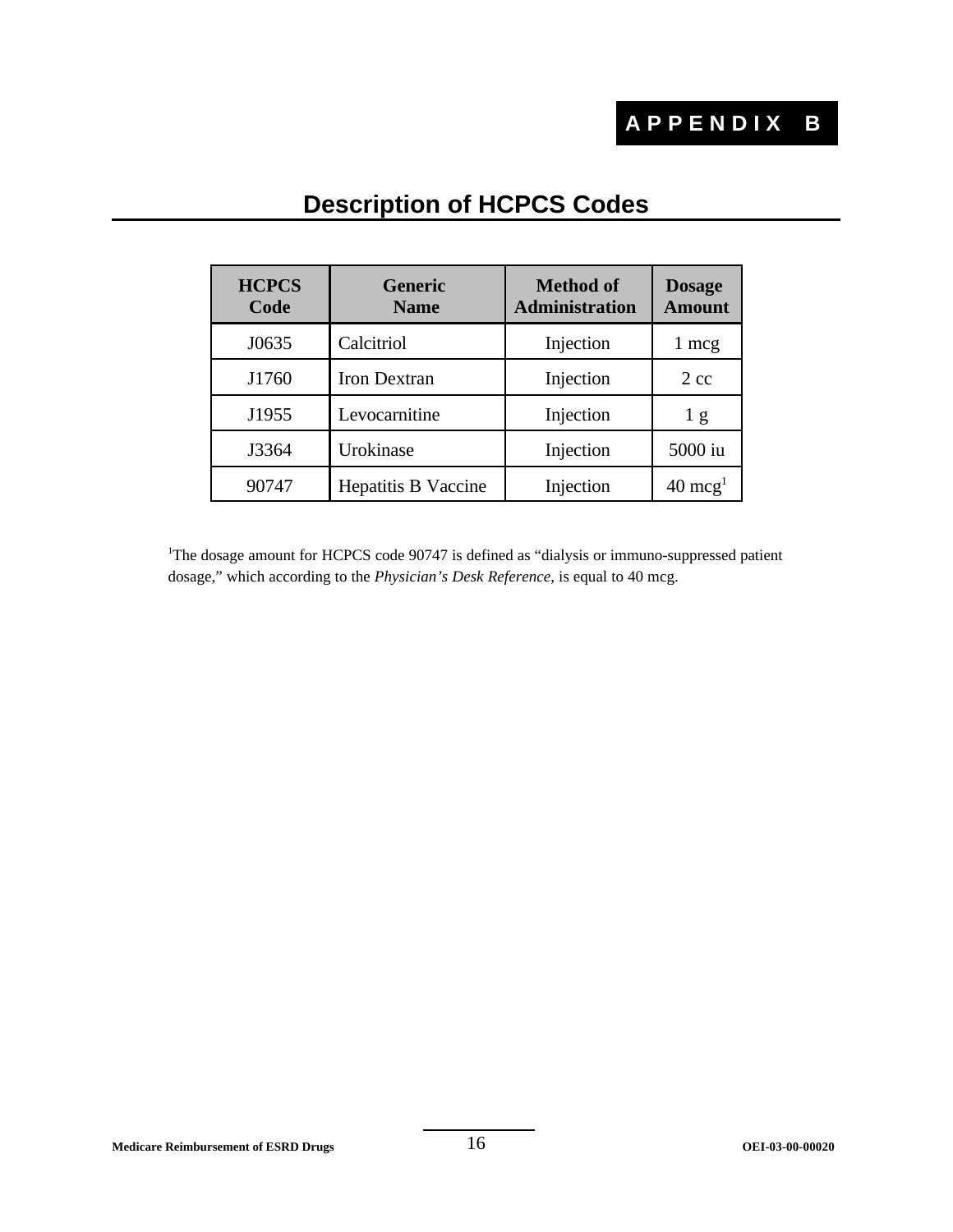### **APPENDIX C**

### **State Medicaid Outpatient Drug Pricing Methodologies**

| <b>State</b>         |                                                                             |
|----------------------|-----------------------------------------------------------------------------|
| Alabama              | WAC plus 9.2%                                                               |
| Alaska               | AWP minus 5%                                                                |
| Arizona              | AWP minus 10%                                                               |
| Arkansas             | AWP minus 10.5%                                                             |
| California           | AWP minus 5%                                                                |
| Colorado             | AWP minus 10% or WAC plus 18%                                               |
| Connecticut          | AWP minus 12%                                                               |
| Delaware             | AWP minus 12.9%                                                             |
| District of Columbia | AWP minus 10%                                                               |
| Florida              | WAC plus 7%                                                                 |
| Georgia              | AWP minus 10%                                                               |
| Hawaii               | AWP minus 10.5%                                                             |
| Idaho                | <b>AWP</b>                                                                  |
| Illinois             | AWP minus 10% for single-source drugs, AWP minus 12% for multi-source drugs |
| Indiana              | AWP minus 10%                                                               |
| Iowa                 | AWP minus 10%                                                               |
| Kansas               | AWP minus 10%                                                               |
| Kentucky             | AWP minus 10%                                                               |
| Louisiana            | AWP minus 10.5%                                                             |
| Maine                | AWP minus 10%                                                               |
| Maryland             | WAC plus 10%                                                                |
| Massachusetts        | WAC plus 10%                                                                |
| Michigan             | AWP minus 13.5% or AWP minus 15.1%                                          |
| Minnesota            | AWP minus 9%                                                                |
| Mississippi          | AWP minus 10%                                                               |
| Missouri             | AWP minus 10.43%                                                            |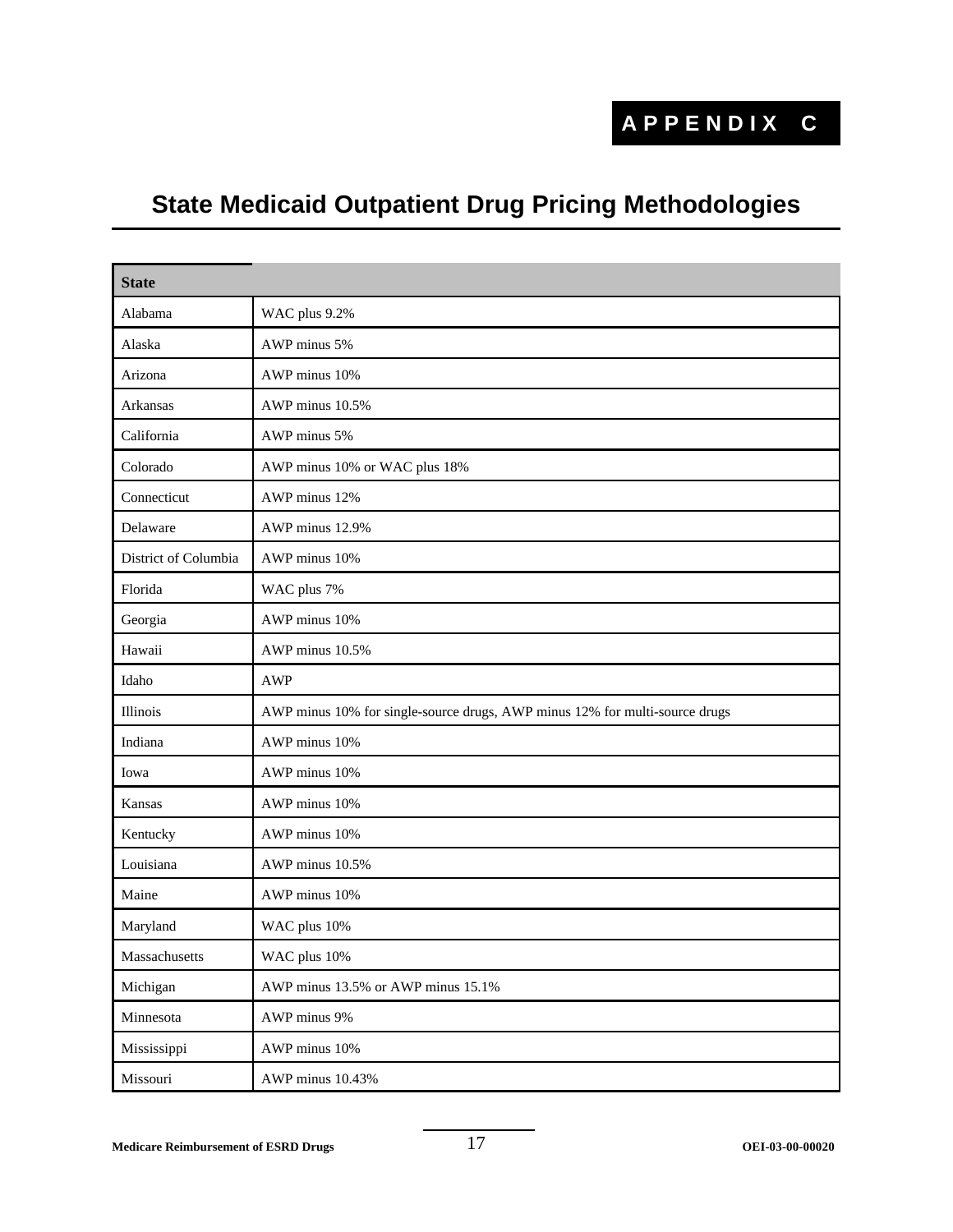### **APPENDIX C**

| <b>State</b>   | <b>Reimbursement Basis</b>                                                               |
|----------------|------------------------------------------------------------------------------------------|
| Montana        | AWP minus 10%                                                                            |
| Nebraska       | AWP minus 8.71%                                                                          |
| Nevada         | AWP minus 10%                                                                            |
| New Hampshire  | AWP minus 12%                                                                            |
| New Jersey     | AWP minus 10%                                                                            |
| New Mexico     | AWP minus 12.5%                                                                          |
| New York       | AWP minus 10%                                                                            |
| North Carolina | AWP minus 10%                                                                            |
| North Dakota   | AWP minus 10%                                                                            |
| Ohio           | AWP minus 11%                                                                            |
| Oklahoma       | AWP minus 10.5%                                                                          |
| Oregon         | AWP minus 11%                                                                            |
| Pennsylvania   | AWP minus 10%                                                                            |
| Rhode Island   | WAC plus 5%                                                                              |
| South Carolina | AWP minus 10%                                                                            |
| South Dakota   | AWP minus 10.5%                                                                          |
| Tennessee      | Individual managed-care and pharmacy benefit management organizations determine<br>price |
| Texas          | AWP minus 10.49% or WAC plus 12%                                                         |
| Utah           | AWP minus 12%                                                                            |
| Vermont        | AWP minus 10%                                                                            |
| Virginia       | AWP minus 9%                                                                             |
| Washington     | AWP minus 11%                                                                            |
| West Virginia  | AWP minus 12%                                                                            |
| Wisconsin      | AWP minus 10%                                                                            |
| Wyoming        | AWP minus 4%                                                                             |

WAC=wholesalers acquisition cost; AWP=average wholesale price

Source: *Pharmaceutical Benefits Under State Medical Assistance Programs, December 1998*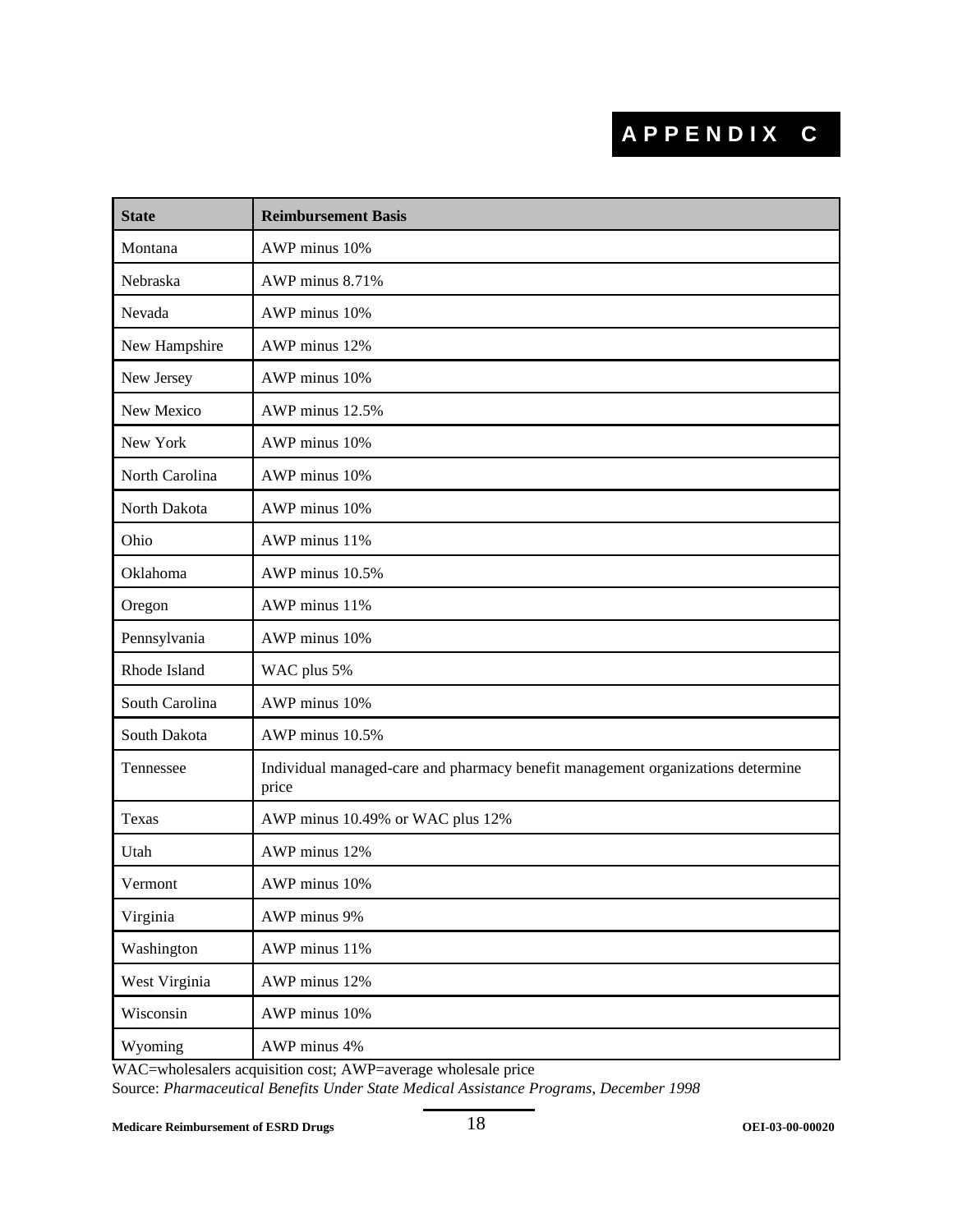### **Health Care Financing Administration Comments**

In this appendix, we present, in full, comments from the Health Care Financing Administration.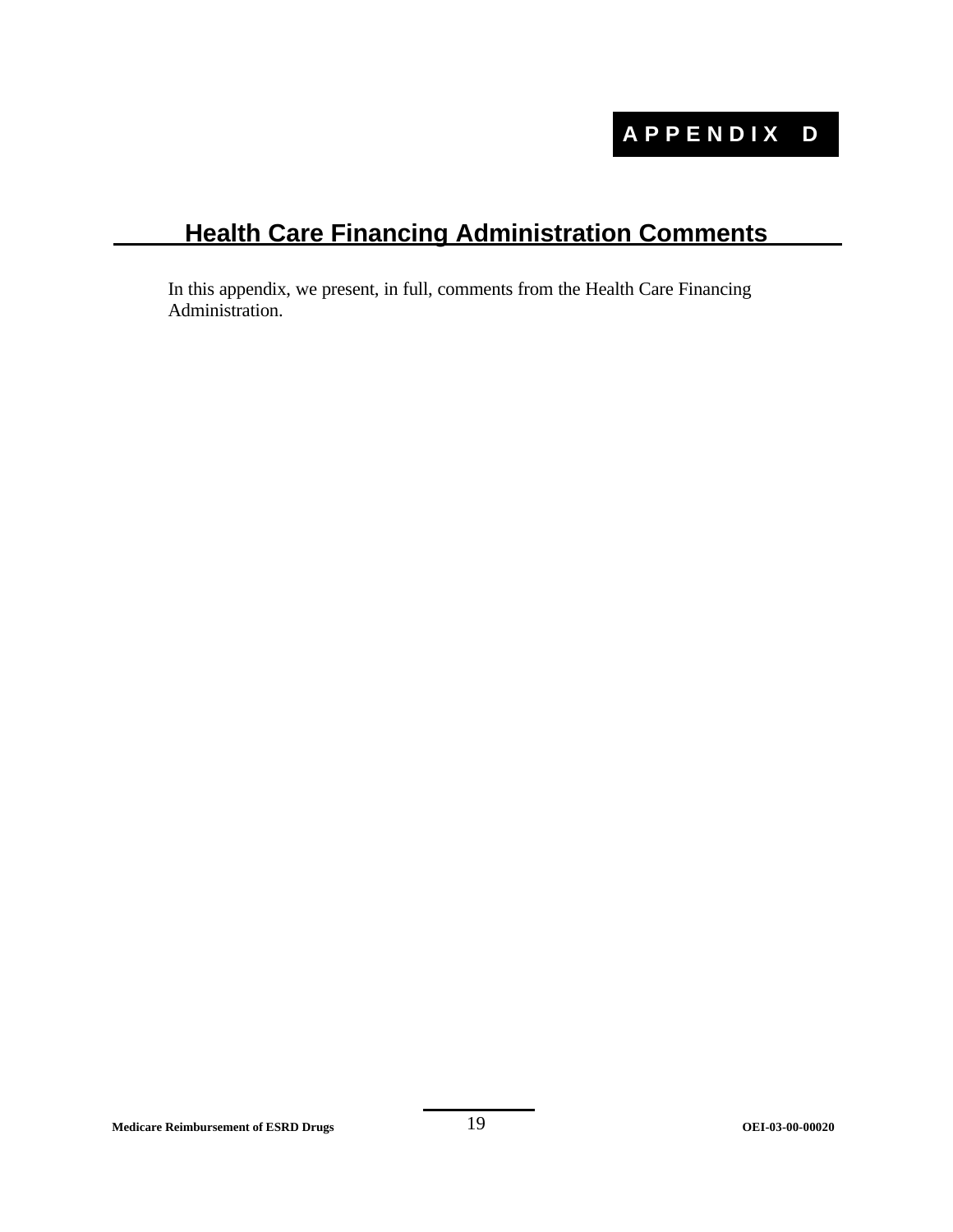|                  | <b>DEPARTMENT OF HEALTH &amp; HUMAN SERVICES</b>                                                                                                                                                                                                                                                                                                                                                                                                                                                                                                                                                                                                                                                                                                                                                                                                                                                         |                               | Health Care Financing Administration |
|------------------|----------------------------------------------------------------------------------------------------------------------------------------------------------------------------------------------------------------------------------------------------------------------------------------------------------------------------------------------------------------------------------------------------------------------------------------------------------------------------------------------------------------------------------------------------------------------------------------------------------------------------------------------------------------------------------------------------------------------------------------------------------------------------------------------------------------------------------------------------------------------------------------------------------|-------------------------------|--------------------------------------|
|                  |                                                                                                                                                                                                                                                                                                                                                                                                                                                                                                                                                                                                                                                                                                                                                                                                                                                                                                          |                               | RECEIVED                             |
| TO:              | JUN<br>June Gibbs Brown                                                                                                                                                                                                                                                                                                                                                                                                                                                                                                                                                                                                                                                                                                                                                                                                                                                                                  | 1 3 200 2000 JUN 15 AM 10: 43 |                                      |
|                  | <b>Inspector General</b>                                                                                                                                                                                                                                                                                                                                                                                                                                                                                                                                                                                                                                                                                                                                                                                                                                                                                 |                               | OFFICE OF INSPECTOR                  |
| FROM:            | Nancy-Ann Min DeParle<br>Administrator                                                                                                                                                                                                                                                                                                                                                                                                                                                                                                                                                                                                                                                                                                                                                                                                                                                                   |                               | <b>GENERAL</b>                       |
| <b>SUBJECT:</b>  | Office of Inspector General (OIG) Draft Reports: "Medicare Reimbursement of<br>End Stage Renal Disease Drugs," (OEI-03-00-00020) and "Medicare<br>Reimbursement of Albuterol," (OEI-03-00-00311)                                                                                                                                                                                                                                                                                                                                                                                                                                                                                                                                                                                                                                                                                                         |                               |                                      |
| drugs.           | Thank you for your recent reports about the Administration's efforts to obtain fair prices for the<br>limited number of drugs that Medicare currently covers and for your efforts to assist us in<br>addressing the need to ensure that both Medicare and Medicaid pay appropriately for prescription                                                                                                                                                                                                                                                                                                                                                                                                                                                                                                                                                                                                    |                               |                                      |
|                  | We have closely monitored the investigations of drug pricing conducted by the Department of<br>Justice, the HHS Inspector General, and the State Medicaid Fraud Control Units (MFCUs). The<br>reports echo our own concerns about the significant discrepancies between the prices that<br>Medicare must pay by law and the significantly lower prices at which physicians may obtain<br>certain drugs. I appreciate the opportunity to explain what we have done and the challenges we<br>face in ensuring that Medicare pays fair prices.                                                                                                                                                                                                                                                                                                                                                              |                               |                                      |
| wholesale price. | The Health Care Financing Administration (HCFA) has been actively working to address this<br>issue, both legislatively and through administrative actions, for many years. In 1991, the agency<br>issued regulations to pay for these drugs based on the lower of the estimated acquisition cost or<br>the average wholesale price. To implement this policy, HCFA developed a survey to get the<br>necessary information from physicians. However, because of the wide range of drugs used in<br>different amounts at different frequencies by different types of physicians in different geographic<br>areas of the country, we would have had to survey virtually all physicians in order to get a<br>statistically valid estimate of acquisition costs. Because that would have been burdensome and<br>unfeasible, the Administration therefore determined that it would rely instead on the average |                               |                                      |
|                  | Because the estimated acquisition cost approach had proved unworkable, in 1997, the President<br>proposed legislation to pay physicians their actual acquisition costs. Physicians would tell<br>Medicare what they pay for drugs and be reimbursed that amount, rather than the Administration<br>developing an estimate of acquisition costs and basing payment on the estimate. Unfortunately,<br>Congress did not adopt the Administration's proposal. Instead, the Balanced Budget Act reduced<br>Medicare payment for covered drugs from 100 percent to 95 percent of average wholesale price.<br>This recaptures only a fraction of the excessive Medicare payment amounts because, until<br>recently, available average wholesale price data did not correlate to actual wholesale prices for<br>certain Medicare-covered drugs.                                                                 |                               |                                      |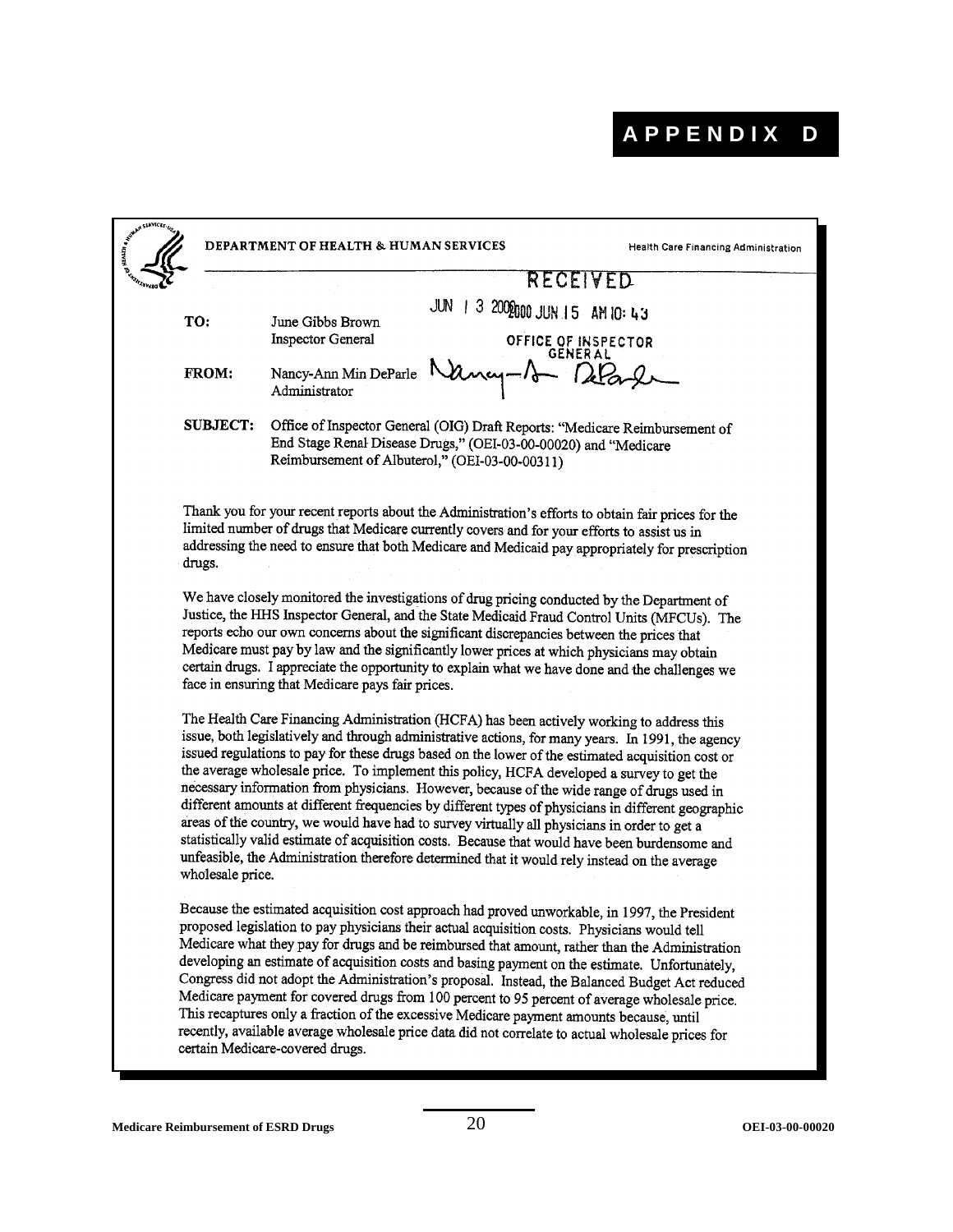#### Page 2 - June Gibbs Brown

In 1998, the President again proposed paying physicians their actual acquisition cost to "ensure that doctors are reimbursed no more, and no less, than the price they themselves pay for the medicines they give Medicare patients." However, no Congressional action was taken.

Because Congress failed to act on the Administration's 1997 and 1998 proposals, in 1999 and again this year, the President proposed a different legislative approach to achieve a similar result -- paying 83 percent of the average wholesale price instead of the 95 percent allowed by the Balanced Budget Act. We estimate that this would substantially reduce the pricing discrepancy, as well as any administrative burden associated with surveying vast numbers of physicians to estimate acquisition costs. The HCFA actuaries project that this legislative proposal would save Medicare \$2.9 billion over 10 years.

On May 31, 2000, we announced that we are now moving administratively to take advantage of the newly available, more accurate data on average wholesale prices developed for Medicaid as a result of Department of Justice investigations. These data are from catalogs of drug wholesalers, which the Department of Justice says account for a significant portion of the wholesale market. The Department of Justice and MFCUs have compiled data for about 400 national drug codes, representing about 50 different chemical compounds. The Department of Justice provided this information to First Data Bank, a company specializing in the compilation of drug pricing data (formerly known as the "Blue Book") that is used to determine prices paid by State Medicaid programs. These drugs represent about one-third of Medicare spending for drugs.

To obtain the benefits of this new information in Medicare right away, we will provide to Medicare carriers the average of the wholesale catalog prices, as has been calculated by First Data Bank for Medicaid. In June, we will send this information to Medicare carriers so they can use it when they determine average wholesale prices for their next quarterly update of Medicare drug allowances, which will become effective on October 1, 2000. According to the General Counsel at the Department of Health and Human Services, this is the most immediate action we can take without going through the formal rule-making process.

We also are consulting with the Department of Justice and your office on the feasibility of developing additional means to ensure that accurate drug pricing data is used in setting Medicare rates. To monitor carrier activities, we are requiring carriers to send to HCFA, by September 15, 2000, a written explanation of the data sources used for determining payment allowances for these drugs. In addition, we have met with the company that publishes the "Red Book," which is the source of average wholesale price data that most carriers have used to date, to discuss recent developments and the need for accurate data. Furthermore, we are considering whether to change our current legislative proposal for paying 83 percent of average wholesale prices to instead propose paying physicians their actual acquisition costs.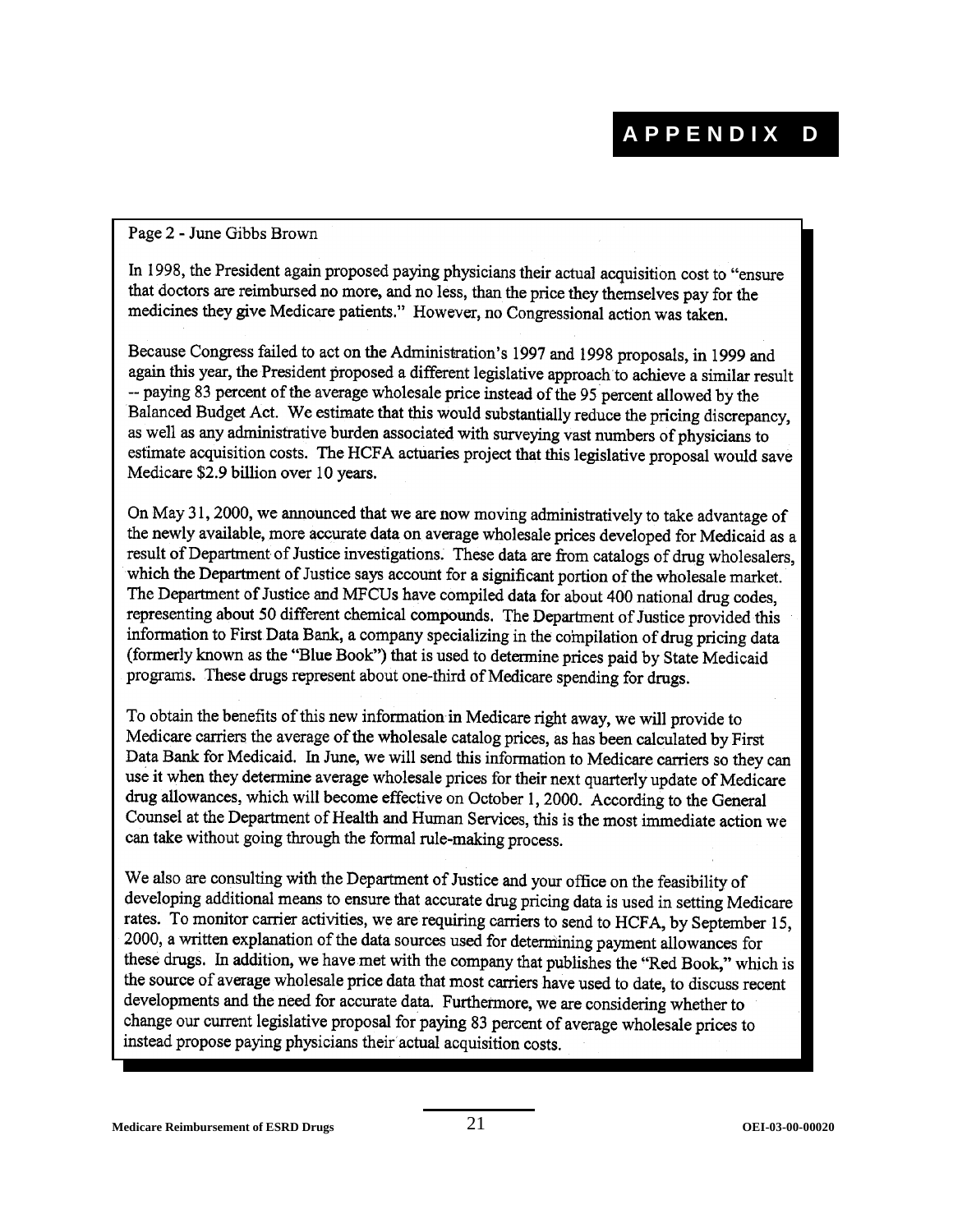Page 3 - June Gibbs Brown

Based on our recent discussions with the Department of Justice and your office, we believe that the Administration's original approach -- to base Medicare's payment for drugs on the physician's actual acquisition costs -- is probably the most effective means to ensure that Medicare is paying fairly. As part of this effort, we plan to work with physician groups to review the physician's ability to provide acquisition cost data, and to review payment rates for chemotherapy administration to ensure that they are adequate as we reduce payments for the drugs themselves to the prices that physicians pay.

In addition to the proposed legislation and administrative activity discussed above, we are taking several other steps to try to address Medicare drug pricing inequities.

We are developing an electronic file of prices for Medicare covered drugs, as recommended in your December 1997 report. A contractor has been working on numerous technical issues, including the components necessary for appropriate drug pricing (e.g., route of administration, drug strength concentrations, available package size and most commonly used dosage ranges). We are hopeful that a report on this first phase of the project will be available by this summer.

A report on a second phase of work on issues relating to mapping between codes Medicare currently uses (the HCFA Common Procedure Coding System) and national drug codes, compatibility with the Health Insurance Portability and Accountability Act administrative simplification standards that are being developed, generic and brand name mapping, new drug entries, drug deletions, and updates, is expected by the end of the year. We believe this work will help us ensure that all carriers across the country have access to the most accurate average wholesale price data and will reimburse a uniform allowed amount for each drug code.

- We are using market forces and competition to set fairer prices for one drug -- Albuterol sulfate -- as part of a competitive bidding demonstration for durable medical equipment supplies in Texas. A similar demonstration in Florida, while not including drugs, is saving an average of 17 percent for beneficiaries and Medicare through the bidding process. We hope to be able to use the results from these demonstrations more generally in the Medicare program.
- Finally, we are awaiting a final General Accounting Office report on using the "inherent reasonableness" authority contained in the Balanced Budget Act of 1997. In September 1998, we proposed reducing excessive charges on several items, including Albuterol sulfate. Our contractors who process durable medical equipment claims surveyed retailers in 16 states and found that Medicare was paying substantially more than other payers.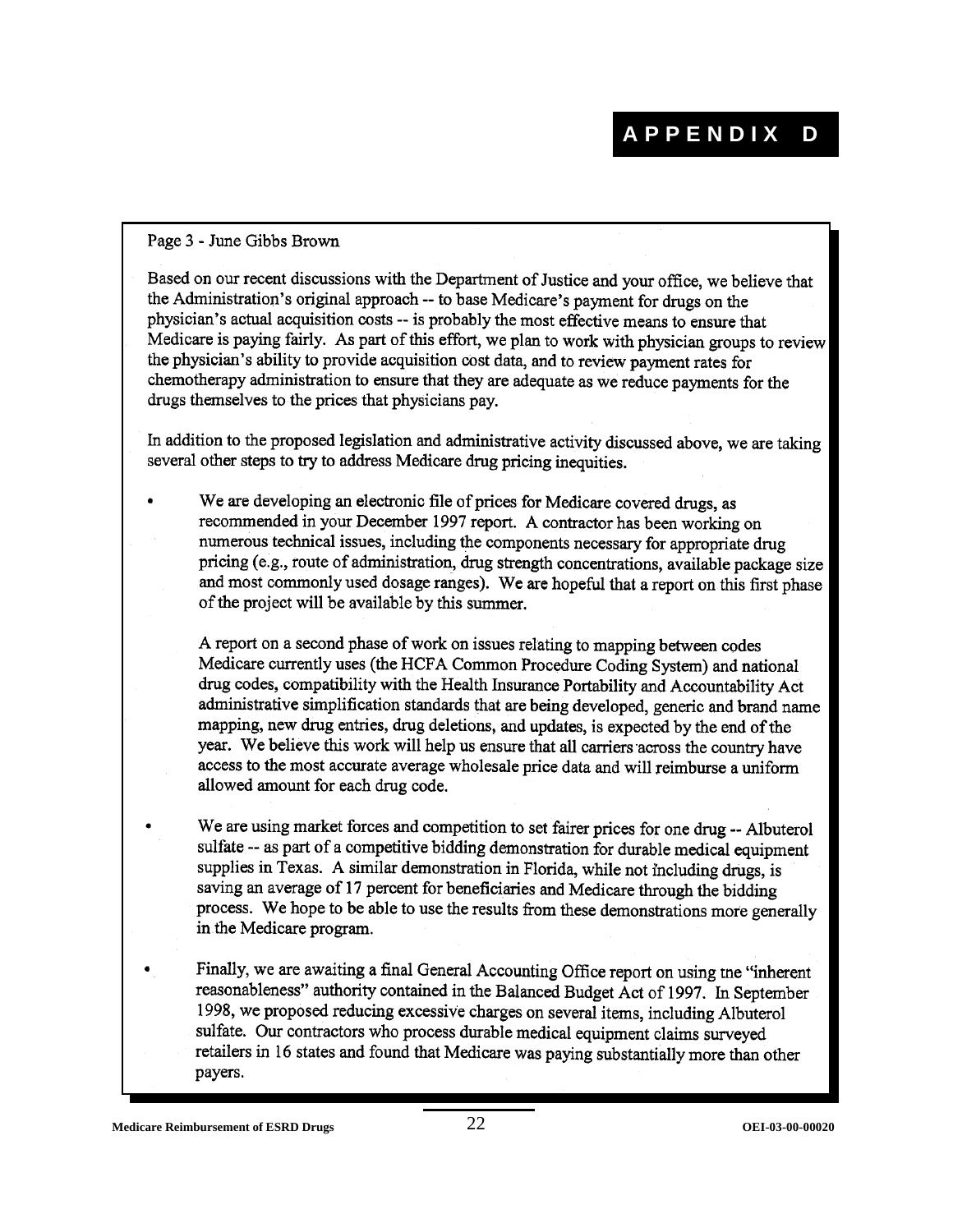#### Page 4 - June Gibbs Brown

Congress, however, in the Balanced Budget Refinement Act of 1999, mandated that we not take action to finalize the proposed rule until a GAO study of our use of the inherent reasonableness authority is published. We just received the draft final report from the GAO and look forward to its final report so we can move forward to reduce these payments to reasonable levels.

We have also taken actions to help State Medicaid programs obtain fair prices for drugs.

- We have proposed sharing average manufacturer price data with States so they can accurately set Medicaid reimbursement rates. Current law requires drug manufacturers to report average manufacturer price data to HHS.
- We have proposed applying the consumer price index-urban (CPI-U) adjustment to generic drugs. Brand name drug manufacturers must pay an additional dollar-for-dollar rebate to Medicaid if they increase prices in excess of CPI-U. But, it is now clear that generic drug prices also sometimes increase faster than inflation.
- We plan to work with all State Medicaid programs regarding First Data Bank's announcement that it will revise the way it collects and reports average wholesale price data to them, based on information in wholesaler catalogs. This should create immediate benefits for all State Medicaid programs.

Finally, as you may know, the President has proposed a voluntary, comprehensive Medicare outpatient drug benefit available to all Medicare beneficiaries. A critical element of this proposal is the use of private pharmacy benefit managers who will negotiate prices with pharmaceutical companies, as they do now for most private insurance plans. This will help keep the benefit affordable without any statutory price setting, and avoid the types of concerns addressed in this response.

Thank you again for your time and effort on these important issues.

Attachment